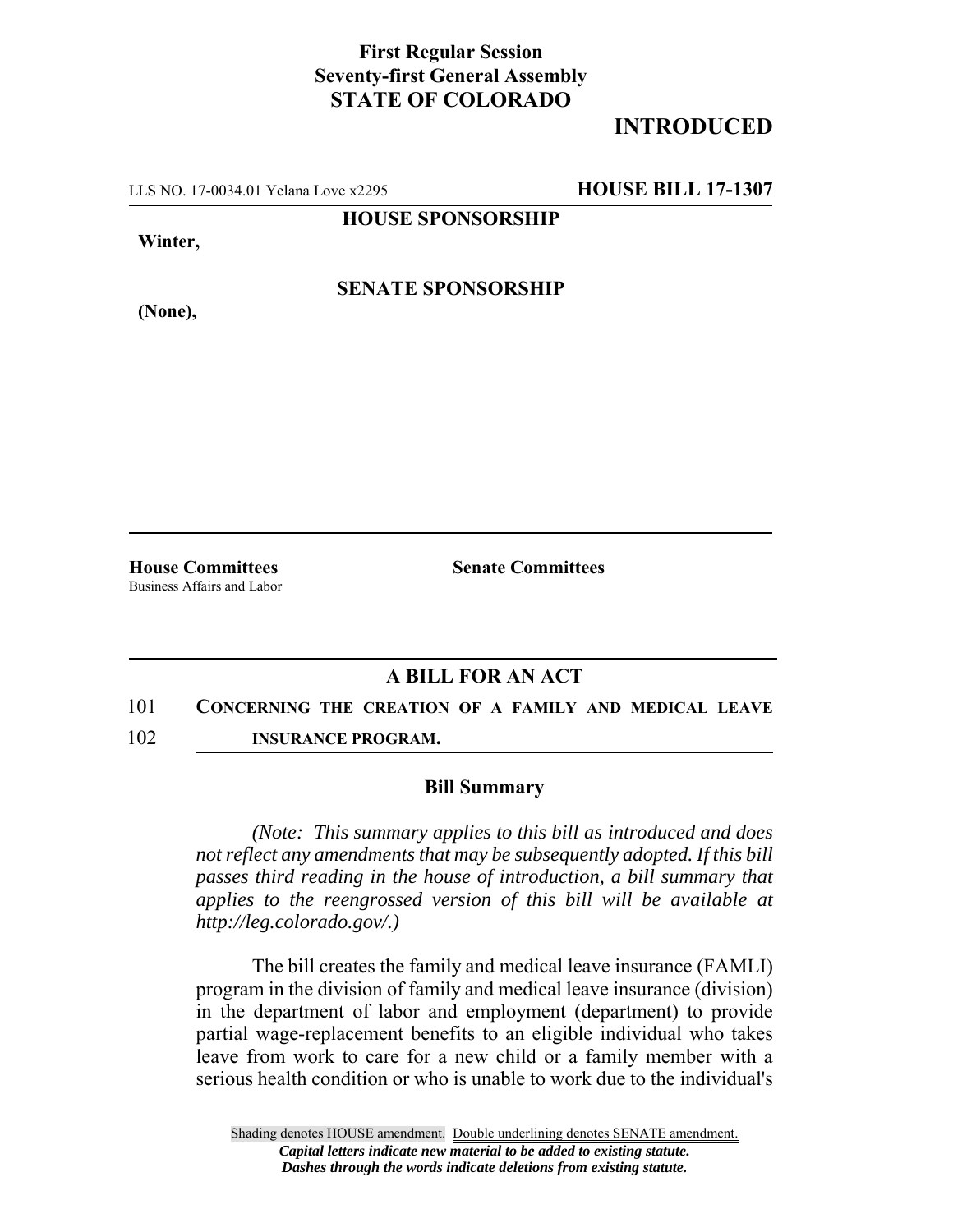own serious health condition.

Each employee in the state will pay a premium determined by the director of the division by rule, which premium is based on a percentage of the employee's yearly wages and must not exceed .99%. The premiums are deposited into the family and medical leave insurance fund from which family and medical leave benefits are paid to eligible individuals. The director may also impose a solvency surcharge by rule if determined necessary to ensure the soundness of the fund. The division is established as an enterprise, and premiums paid into the fund are not considered state revenues for purposes of the taxpayer's bill of rights (TABOR).

 *Be it enacted by the General Assembly of the State of Colorado:* **SECTION 1. Legislative declaration.** (1) The general assembly hereby finds and declares that: (a) Colorado is a family-friendly state; (b) Providing the workers of Colorado with family and medical leave insurance will encourage an entrepreneurial atmosphere, encourage economic growth, and promote a healthy business climate; and (c) The premiums collected under the "FAMLI Act" are used exclusively for the payment of family and medical leave benefits and the administration of the program. **SECTION 2.** In Colorado Revised Statutes, **add** part 3 to article 13.3 of title 8 as follows: PART 3 FAMILY AND MEDICAL LEAVE INSURANCE **8-13.3-301. Short title.** THE SHORT TITLE OF THIS PART 3 IS THE "FAMILY AND MEDICAL LEAVE INSURANCE ACT" OR "FAMLI ACT". **8-13.3-302. Definitions.** AS USED IN THIS PART 3, UNLESS THE CONTEXT OTHERWISE REQUIRES: (1) "ANNUAL MEAN WAGE" MEANS THE ESTIMATED TOTAL ANNUAL WAGES OF ALL OCCUPATIONS IN COLORADO DIVIDED BY THE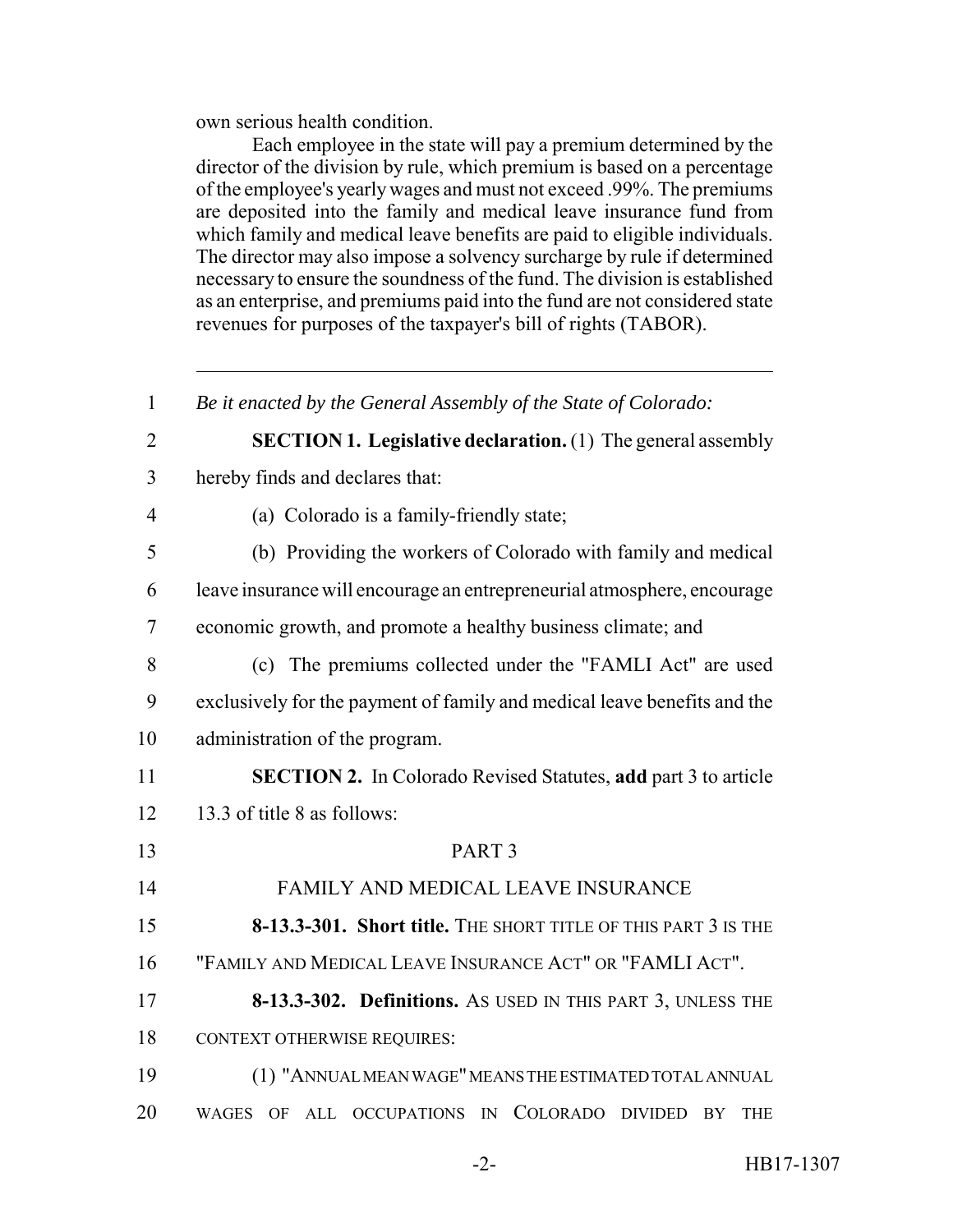OCCUPATIONS' ESTIMATED EMPLOYMENT, AS DETERMINED BY THE FEDERAL BUREAU OF LABOR STATISTICS IN THE UNITED STATES DEPARTMENT OF LABOR.

 (2) "COLORADO PERSONAL INCOME" MEANS THE TOTAL PERSONAL INCOME FOR COLORADO, AS DEFINED AND OFFICIALLY REPORTED BY THE BUREAU OF ECONOMIC ANALYSIS IN THE UNITED STATES DEPARTMENT OF COMMERCE, OR ANY SUCCESSOR INDEX.

 (3) "COVERED INDIVIDUAL" MEANS AN INDIVIDUAL WHO HAS BEEN EMPLOYED BY AND WORKED FOR ONE OR MORE EMPLOYERS FOR AT LEAST SIX HUNDRED EIGHTY HOURS, OR FIVE HUNDRED FOUR HOURS IN THE CASE OF AIRLINE FLIGHT CREW MEMBERS, DURING THE PERSON'S QUALIFYING YEAR.

 (4) "DEPARTMENT" MEANS THE DEPARTMENT OF LABOR AND EMPLOYMENT.

(5) "DIRECTOR" MEANS THE DIRECTOR OF THE DIVISION.

 (6) "DIVISION" MEANS THE DIVISION OF FAMILY AND MEDICAL LEAVE INSURANCE CREATED IN SECTION 8-13.3-303.

 (7) "ELIGIBLE INDIVIDUAL" MEANS AN INDIVIDUAL WHO SATISFIES THE REQUIREMENTS OF SECTION 8-13.3-305 AND IS ELIGIBLE TO RECEIVE FAMILY AND MEDICAL LEAVE INSURANCE BENEFITS;

 (8) "EMPLOYEE" HAS THE SAME MEANING AS SET FORTH IN SECTION 8-4-101 (5).

 (9) (a) "EMPLOYER" MEANS ANY PERSON ENGAGED IN COMMERCE OR AN INDUSTRY OR ACTIVITY AFFECTING COMMERCE THAT EMPLOYS AT LEAST ONE PERSON FOR EACH WORKING DAY DURING EACH OF TWENTY OR MORE CALENDAR WORKWEEKS IN THE CURRENT OR IMMEDIATELY PRECEDING CALENDAR YEAR.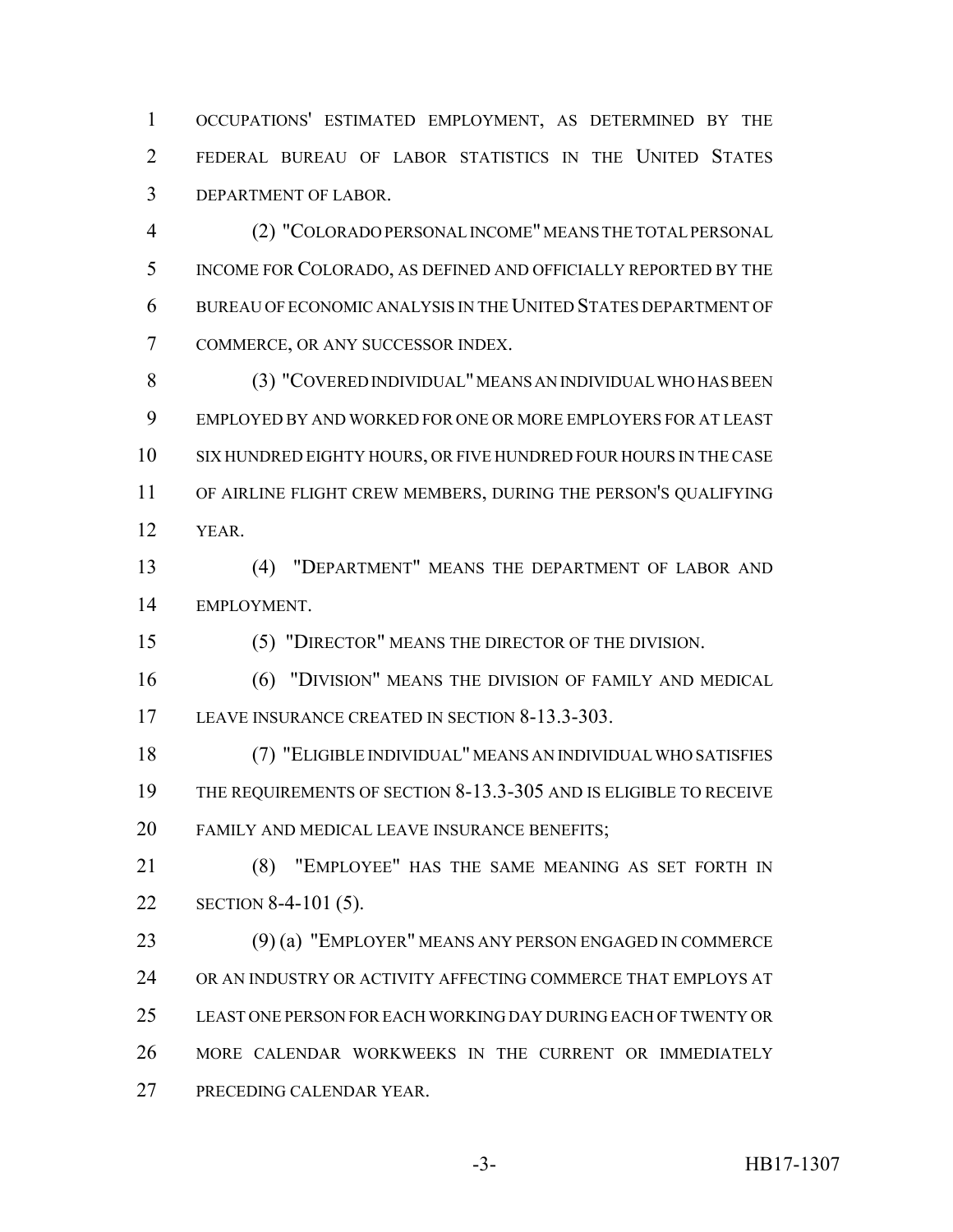(b) "EMPLOYER" INCLUDES:

2 (I) A PERSON WHO ACTS, DIRECTLY OR INDIRECTLY, IN THE INTEREST OF AN EMPLOYER WITH REGARD TO ANY OF THE EMPLOYEES OF THE EMPLOYER;

(II) A SUCCESSOR IN INTEREST OF AN EMPLOYER; AND

(III) THE STATE OR A POLITICAL SUBDIVISION OF THE STATE.

 (10) "FAMILY AND MEDICAL LEAVE" MEANS LEAVE AUTHORIZED 8 UNDER PART 2 OF THIS ARTICLE 13.3.

 (11) "FAMILY AND MEDICAL LEAVE INSURANCE BENEFITS" OR "BENEFITS" MEANS THE BENEFITS PROVIDED UNDER THE PROGRAM.

 (12) "FAMILY MEMBER" MEANS AN EMPLOYEE'S IMMEDIATE FAMILY MEMBER, AS DEFINED IN SECTION 2-4-401 (3.7), AND UP TO ONE ADDITIONAL PERSON DESIGNATED ANNUALLY BY THE EMPLOYEE IN ACCORDANCE WITH SECTION 8-13.3-306.

 (13) "FMLA" MEANS THE FEDERAL "FAMILY AND MEDICAL LEAVE ACT OF 1993", PUB.L. 103-3, AS AMENDED, 29 U.S.C. SEC. 2601 ET SEQ.

 (14) "FMLA LEAVE" MEANS LEAVE FROM WORK AND ALL 18 BENEFITS AUTHORIZED BY THE FMLA.

 (15) "HEALTH CARE PROVIDER" HAS THE SAME MEANING AS SET 20 FORTH IN THE FMLA.

21 (16) "PREMIUM" MEANS THE PAYMENTS AN INDIVIDUAL IS REQUIRED BY THIS PART 3 TO PAY TO THE DIVISION FOR THE PROGRAM.

 (17) "PROGRAM" MEANS THE FAMILY AND MEDICAL LEAVE INSURANCE PROGRAM ESTABLISHED PURSUANT TO THIS PART 3.

 (18) "QUALIFYING YEAR" MEANS THE FIRST FOUR OF THE LAST FIVE COMPLETED CALENDAR QUARTERS OR THE LAST FOUR COMPLETED CALENDAR QUARTERS IMMEDIATELY PRECEDING THE FIRST DAY OF A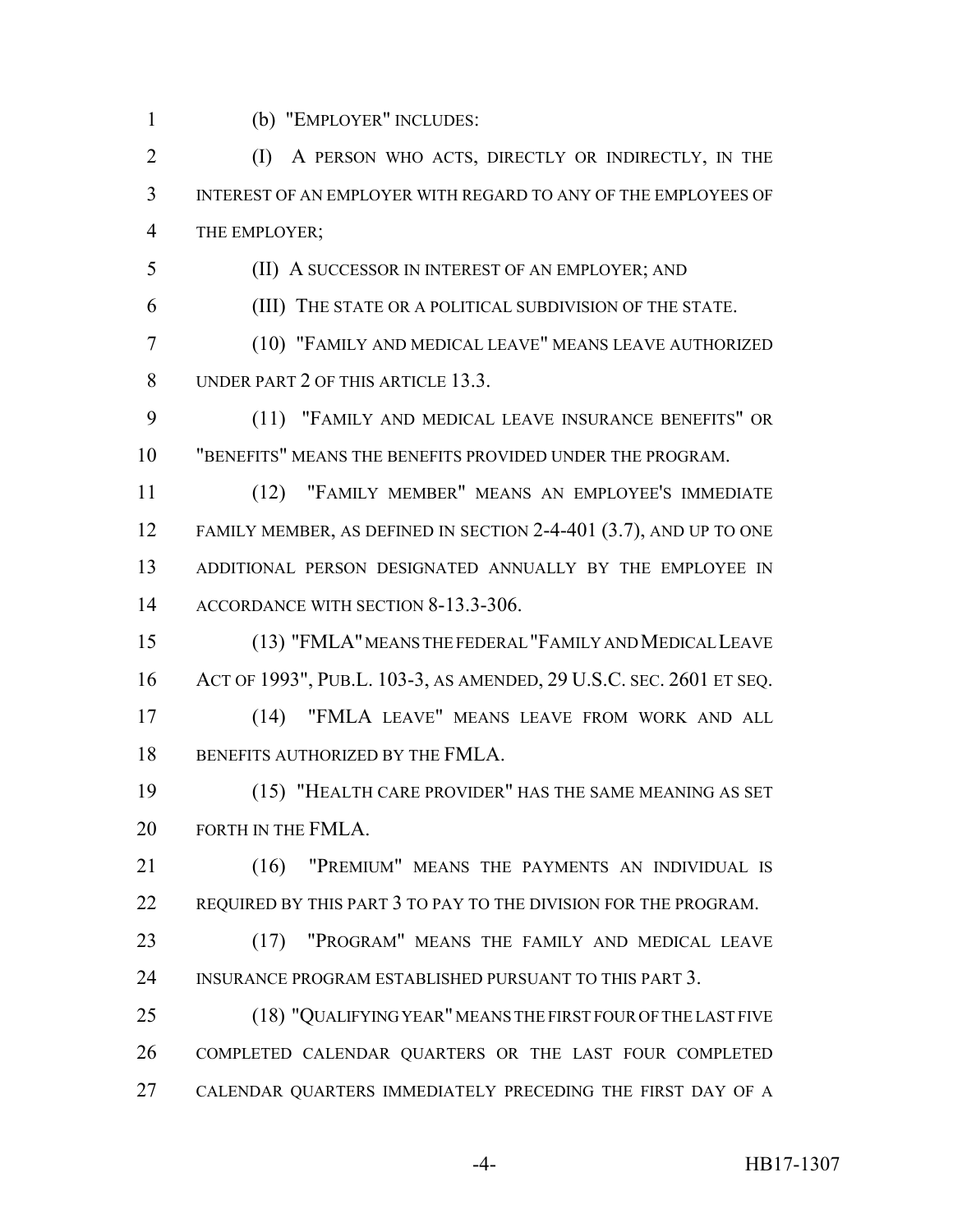COVERED INDIVIDUAL'S APPLICATION YEAR.

 (19) "SERIOUS HEALTH CONDITION" MEANS AN ILLNESS, INJURY, IMPAIRMENT, OR PHYSICAL OR MENTAL CONDITION THAT INVOLVES:

 (a) INPATIENT CARE IN A HOSPITAL, HOSPICE, OR RESIDENTIAL MEDICAL CARE FACILITY; OR

(b) CONTINUING TREATMENT BY A HEALTH CARE PROVIDER.

 **8-13.3-303. Division of family and medical leave insurance - creation as an enterprise - authority to issue bonds.** (1) THERE IS HEREBY CREATED IN THE DEPARTMENT THE DIVISION OF FAMILY AND MEDICAL LEAVE INSURANCE, THE HEAD OF WHICH IS THE DIRECTOR OF THE DIVISION.

 (2) (a) THE DIVISION CONSTITUTES AN ENTERPRISE FOR PURPOSES 13 OF SECTION 20 OF ARTICLE X OF THE STATE CONSTITUTION, AS LONG AS THE DIVISION RETAINS AUTHORITY TO ISSUE REVENUE BONDS AND THE DIVISION RECEIVES LESS THAN TEN PERCENT OF ITS TOTAL ANNUAL REVENUES IN GRANTS, AS DEFINED IN SECTION 24-77-102 (7), FROM ALL COLORADO STATE AND LOCAL GOVERNMENTS COMBINED.FOR AS LONG AS IT CONSTITUTES AN ENTERPRISE PURSUANT TO THIS SECTION, THE DIVISION IS NOT SUBJECT TO SECTION 20 OF ARTICLE X OF THE STATE CONSTITUTION.

 (b) THE ENTERPRISE ESTABLISHED PURSUANT TO THIS SUBSECTION 22 (2) HAS ALL THE POWERS AND DUTIES AUTHORIZED BY THIS PART 3 PERTAINING TO FAMILY AND MEDICAL LEAVE INSURANCE. THE FAMILY AND MEDICAL LEAVE INSURANCE FUND CREATED IN SECTION 8-13.3-309 CONSTITUTES PART OF THE ENTERPRISE ESTABLISHED PURSUANT TO THIS 26 SUBSECTION (2).

(c) NOTHING IN THIS SUBSECTION (2) LIMITS OR RESTRICTS THE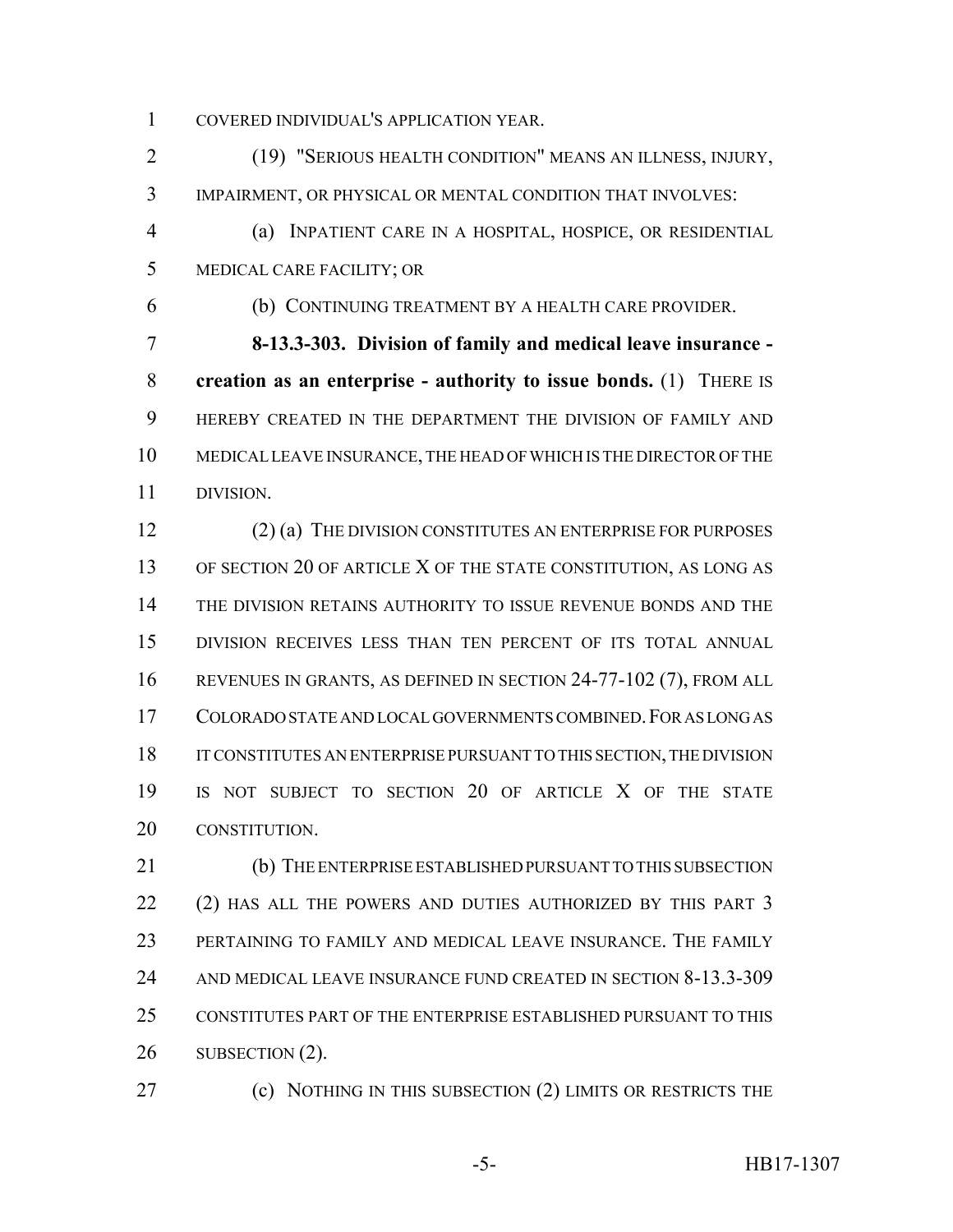AUTHORITY OF THE DIVISION TO EXPEND ITS REVENUES CONSISTENT WITH THIS PART 3.

 (d) THE DIVISION IS HEREBY AUTHORIZED TO ISSUE REVENUE BONDS FOR THE EXPENSES OF THE DIVISION, WHICH BONDS MAY BE SECURED BY ANY REVENUES OF THE DIVISION.

 **8-13.3-304. Family and medical leave insurance program - creation - division duties - applicant duties - outreach and education - rules.** (1) (a) THE DIVISION SHALL ESTABLISH AND ADMINISTER A FAMILY AND MEDICAL LEAVE INSURANCE PROGRAM AND PAY FAMILY AND MEDICAL LEAVE INSURANCE BENEFITS TO ELIGIBLE INDIVIDUALS AS SPECIFIED IN THIS PART 3.

 (b) STARTING JULY 1, 2018, THE DIVISION SHALL ESTABLISH AND 13 IMPLEMENT THE PROGRAM, INCLUDING SETTING PREMIUM AND SOLVENCY SURCHARGE AMOUNTS BY RULE.

 (2) THE DIVISION SHALL ESTABLISH PROCEDURES AND FORMS FOR FILING CLAIMS FOR BENEFITS UNDER THE PROGRAM. THE DIVISION SHALL NOTIFY AN EMPLOYER WITHIN FIVE BUSINESS DAYS AFTER A COVERED 18 INDIVIDUAL FILES A CLAIM FOR BENEFITS UNDER SECTION 8-13.3-305.

 (3) THE DIVISION SHALL USE INFORMATION SHARING AND INTEGRATION TECHNOLOGY TO FACILITATE THE DISCLOSURE OF RELEVANT 21 INFORMATION OR RECORDS PERTAINING TO A COVERED INDIVIDUAL IF THE COVERED INDIVIDUAL CONSENTS TO THE DISCLOSURE IN ACCORDANCE WITH THIS PART 3.

 (4) INFORMATION CONTAINED IN THE FILES AND RECORDS PERTAINING TO A COVERED INDIVIDUAL UNDER THIS PART 3 ARE CONFIDENTIAL AND NOT OPEN TO PUBLIC INSPECTION; EXCEPT THAT A COVERED INDIVIDUAL OR A PERSON AUTHORIZED BY A COVERED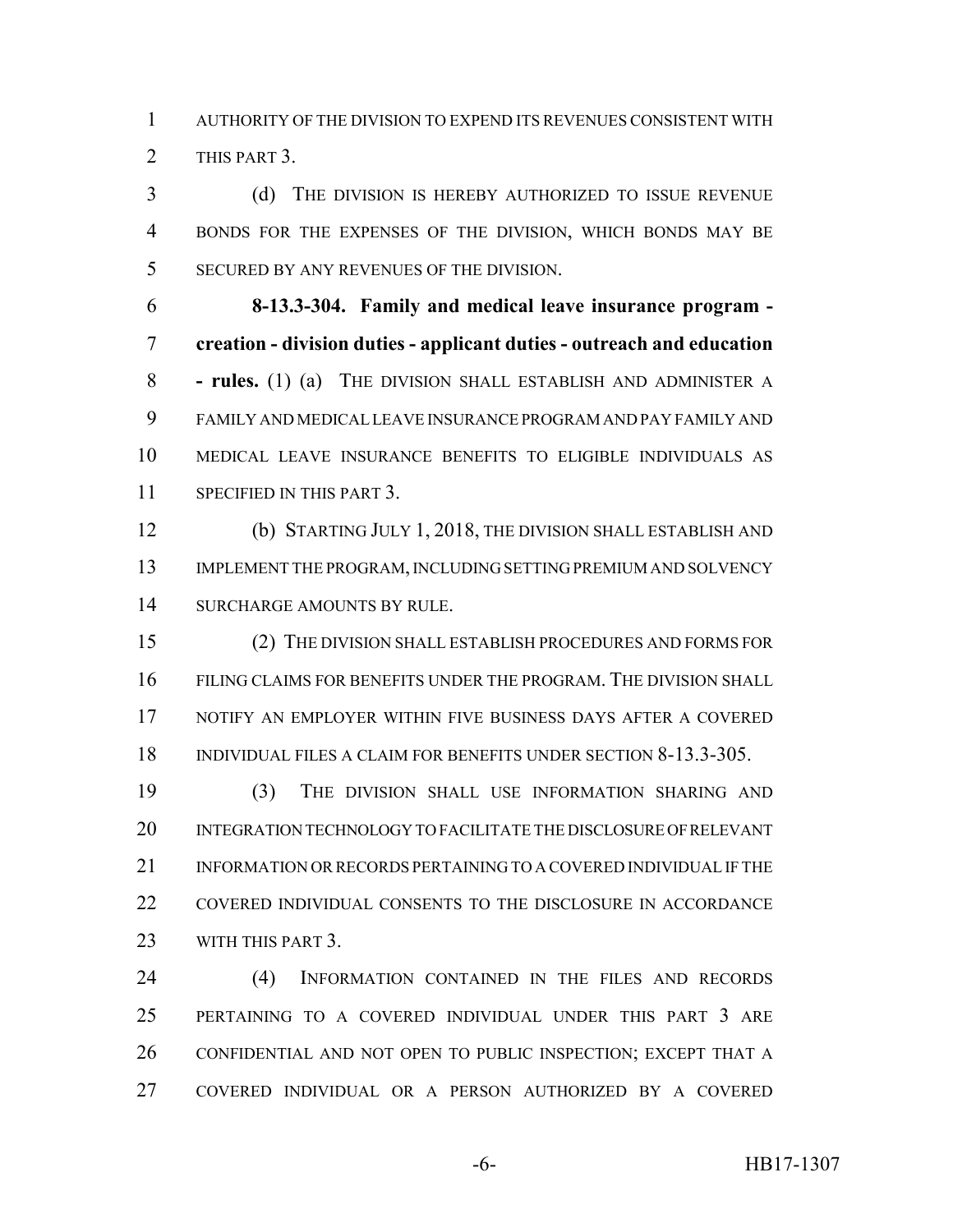INDIVIDUAL, AS EVIDENCED BY A SIGNED AUTHORIZATION FROM THE COVERED INDIVIDUAL, MAY REVIEW THE RECORDS OR RECEIVE SPECIFIC INFORMATION FROM THE RECORDS.IN ADDITION, A PUBLIC EMPLOYEE MAY ACCESS AND USE THE INFORMATION IN THE PERFORMANCE OF THE PUBLIC EMPLOYEE'S OFFICIAL DUTIES.

 (5) (a) BY JANUARY 1, 2019, AND FOR AS LONG AS THE FAMILY AND MEDICAL LEAVE INSURANCE PROGRAM CONTINUES, THE DIVISION SHALL DEVELOP AND IMPLEMENT AN OUTREACH PROGRAM TO EDUCATE THE PUBLIC ABOUT THE AVAILABILITY OF FAMILY AND MEDICAL LEAVE INSURANCE BENEFITS UNDER THIS PART 3 FOR COVERED INDIVIDUALS.

 (b) THE DIVISION SHALL ENSURE THAT THE OUTREACH INFORMATION EXPLAINS, IN AN EASY-TO-UNDERSTAND FORMAT, AT LEAST THE FOLLOWING:

**(I) ELIGIBILITY REQUIREMENTS;** 

(II) THE CLAIMS PROCESS;

 (III) WEEKLY BENEFIT AMOUNTS AND MAXIMUM BENEFITS PAYABLE;

(IV) NOTICE AND MEDICAL CERTIFICATION REQUIREMENTS;

(V) REINSTATEMENT AND NONDISCRIMINATION RIGHTS;

**(VI) CONFIDENTIALITY OF RECORDS;** 

 (VII) THE RELATIONSHIP BETWEEN EMPLOYMENT PROTECTION, LEAVE FROM EMPLOYMENT, AND WAGE REPLACEMENT BENEFITS UNDER THIS PART 3 AND OTHER LAWS, COLLECTIVE BARGAINING AGREEMENTS, AND EMPLOYER POLICIES; AND

 (VIII) ANY OTHER DETAILS OR INFORMATION ABOUT THE PROGRAM THE DIVISION DEEMS APPROPRIATE.

(c) THE DIVISION SHALL DEVELOP A PROGRAM NOTICE THAT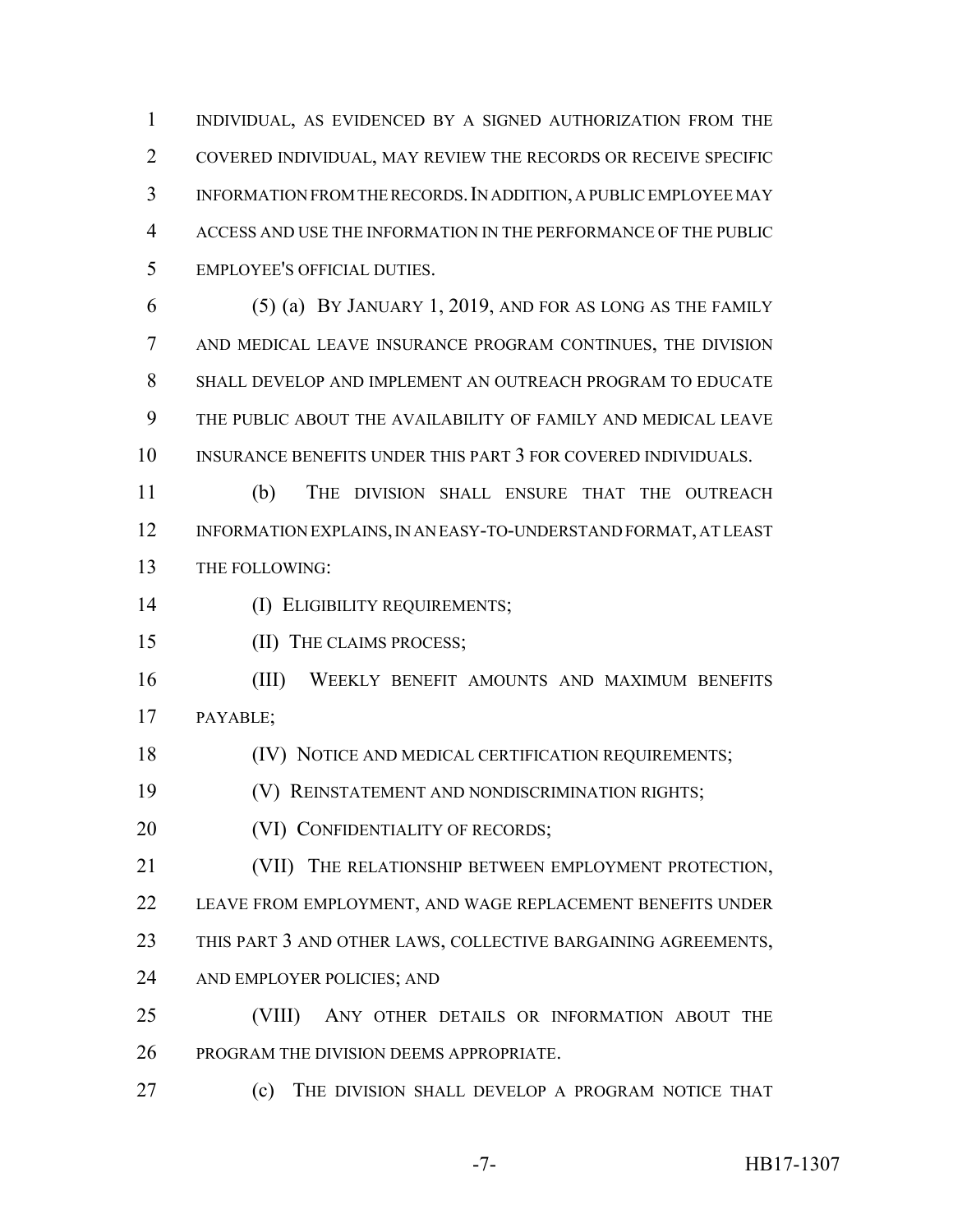DETAILS THE PROGRAM REQUIREMENTS, BENEFITS, CLAIMS PROCESS, PAYROLL DEDUCTION REQUIREMENTS, AND OTHER PERTINENT PROGRAM INFORMATION. EACH EMPLOYER SHALL POST THE PROGRAM NOTICE IN A PROMINENT LOCATION IN THE WORKPLACE AND NOTIFY ITS EMPLOYEES OF THE PROGRAM, IN WRITING, UPON HIRING AND UPON LEARNING OF AN EMPLOYEE EXPERIENCING A QUALIFYING EVENT.

 (d) THE DIVISION SHALL PROVIDE THE INFORMATION REQUIRED BY 8 THIS SUBSECTION (5) IN A MANNER THAT IS CULTURALLY COMPETENT AND LINGUISTICALLY APPROPRIATE.

 (e) THE DIVISION MAY, ON ITS OWN OR THROUGH A CONTRACT WITH AN OUTSIDE VENDOR, USE A PORTION OF THE MONEY IN THE FAMILY AND MEDICAL LEAVE INSURANCE FUND TO DEVELOP, IMPLEMENT, AND ADMINISTER THE OUTREACH PROGRAM.

 **8-13.3-305. Family and medical leave insurance benefits - application - eligibility.** (1) BEGINNING JANUARY 1, 2020, FAMILY AND MEDICAL LEAVE INSURANCE BENEFITS ARE PAYABLE TO AN INDIVIDUAL WHO:

(a) (I) HAS A SERIOUS HEALTH CONDITION;

 (II) IS CARING FOR HIS OR HER NEW CHILD DURING THE FIRST YEAR AFTER THE BIRTH OR ADOPTION OF THE CHILD OR THE PLACEMENT OF THE 21 CHILD THROUGH FOSTER CARE:

**(III)** Is CARING FOR A FAMILY MEMBER WHO HAS A SERIOUS HEALTH CONDITION;

**(IV) IS TAKING ANY OTHER LEAVE FROM WORK AUTHORIZED BY** THE FMLA; OR

26 (V) IS TAKING LEAVE FOR A QUALIFYING EXIGENCY RELATED TO A FAMILY MEMBER'S MILITARY SERVICE IN ACCORDANCE WITH 29 U.S.C.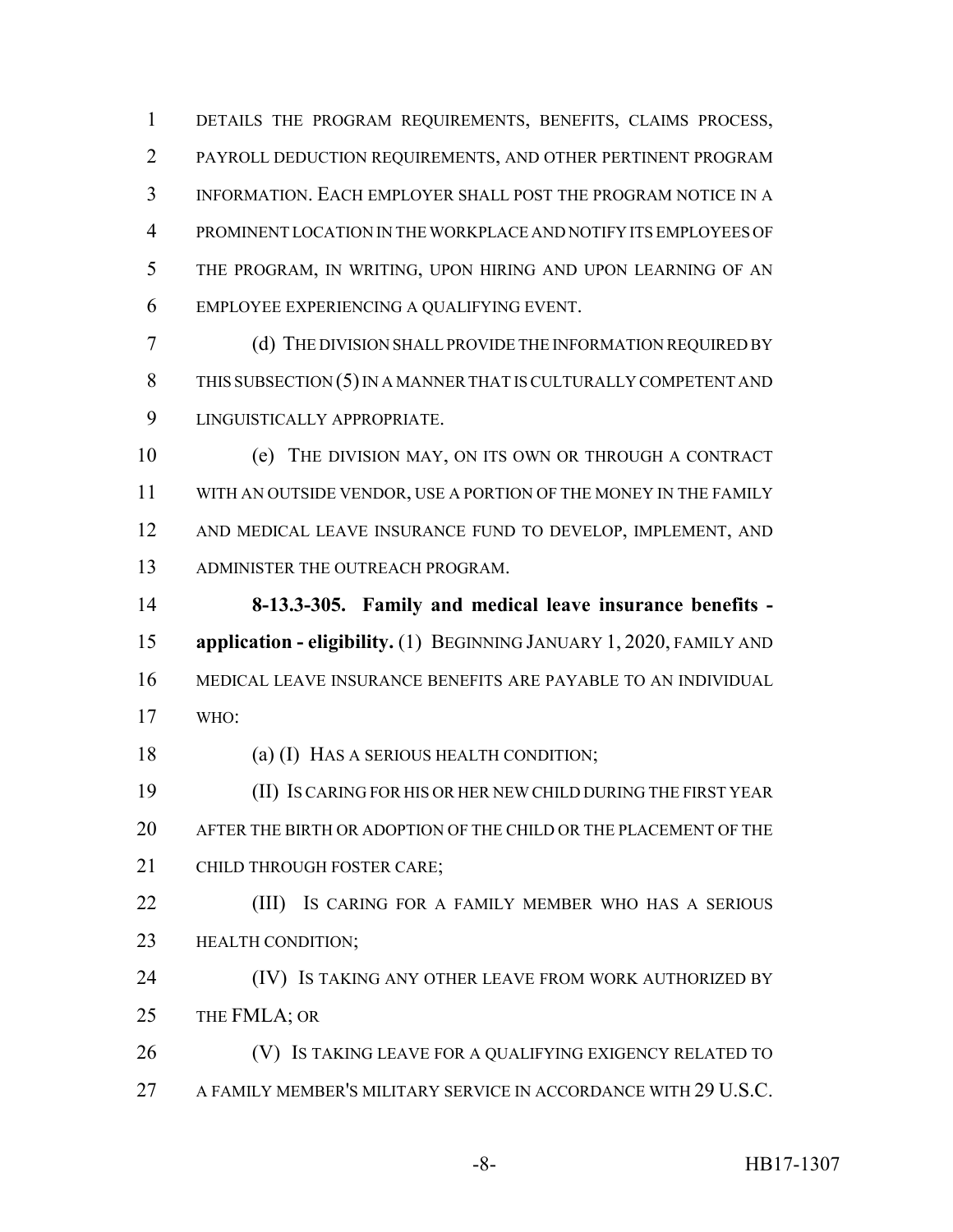1 SEC. (a)(1)(E);

 (b) FILES A CLAIM FOR BENEFITS IN A FORM AND MANNER REQUIRED BY THE DIRECTOR BY RULE;

(c) IS A COVERED INDIVIDUAL;

 (d) CONSENTS TO THE DISCLOSURE OF INFORMATION OR RECORDS DEEMED CONFIDENTIAL UNDER STATE LAW PURSUANT TO SECTION 7 8-13.3-304 (4); AND

 (e) IF CURRENTLY EMPLOYED, ATTESTS, IN THE APPLICATION FOR FAMILY AND MEDICAL LEAVE INSURANCE BENEFITS, THAT THE INDIVIDUAL NOTIFIED HIS OR HER EMPLOYER IN WRITING OF THE INTENT TO TAKE LEAVE FROM WORK FOR ONE OF THE PURPOSES SPECIFIED IN SUBSECTION  $12 \qquad (1)(a)$  OF THIS SECTION.

 (2) IN ADDITION TO THE REQUIREMENTS OF SUBSECTION (1) OF THIS 14 SECTION, THE DIVISION MAY REQUIRE A COVERED INDIVIDUAL WHO APPLIES FOR BENEFITS TO:

(a) ATTEST THAT THE COVERED INDIVIDUAL:

 (I) (A) BECAUSE OF A BIRTH, ADOPTION, OR PLACEMENT THROUGH FOSTER CARE, IS CARING FOR A NEW CHILD DURING THE FIRST YEAR AFTER BIRTH, ADOPTION, OR PLACEMENT OF THE CHILD;

 (B) IS CARING FOR A FAMILY MEMBER WHO HAS A SERIOUS HEALTH CONDITION; OR

**(C)** HAS A SERIOUS HEALTH CONDITION;

**(II) IS NOT RECEIVING UNEMPLOYMENT INSURANCE BENEFITS OR**  BENEFITS UNDER A DISABILITY INSURANCE POLICY IN AN AMOUNT THAT, IF COMBINED WITH THE BENEFITS AVAILABLE TO THE INDIVIDUAL UNDER THE PROGRAM, WOULD EXCEED THE INDIVIDUAL'S WAGES, AS DETERMINED 27 BY THE DIVISION; AND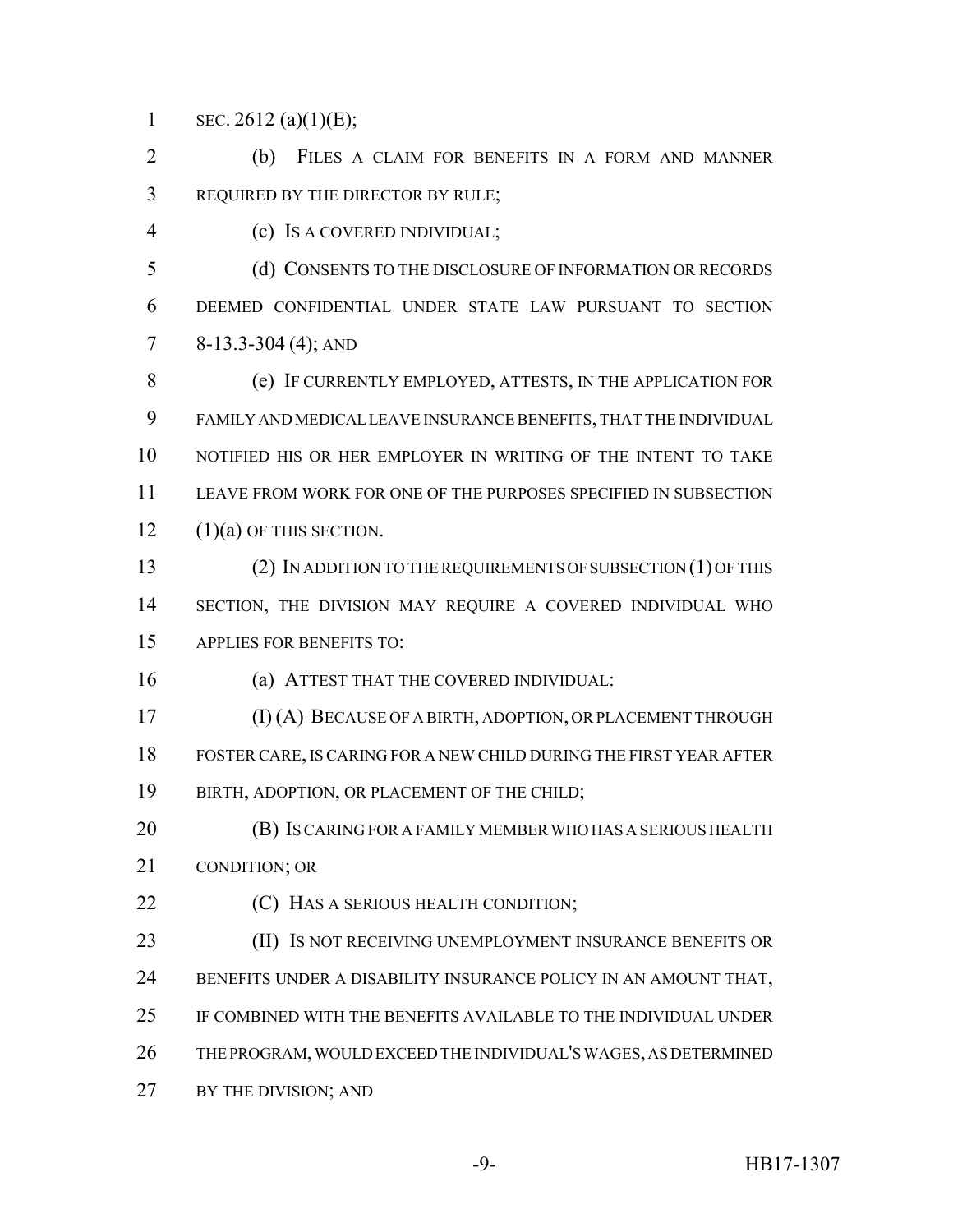(b) SUBMIT A CERTIFICATION FROM THE HEALTH CARE PROVIDER PROVIDING HEALTH CARE TO THE COVERED INDIVIDUAL OR THE COVERED INDIVIDUAL'S FAMILY MEMBER, AS APPLICABLE, SUPPORTING THE CLAIM THAT THE COVERED INDIVIDUAL OR THE COVERED INDIVIDUAL'S FAMILY MEMBER HAS A SERIOUS HEALTH CONDITION.

 (3) A COVERED INDIVIDUAL WHO MEETS THE REQUIREMENTS OF 7 SUBSECTION  $(2)(a)(I)$  OF THIS SECTION IS ELIGIBLE FOR FAMILY AND MEDICAL LEAVE INSURANCE BENEFITS REGARDLESS OF WHETHER THE COVERED INDIVIDUAL IS CURRENTLY EMPLOYED OR IS WORKING AT AN ADDITIONAL JOB WHILE TAKING FAMILY AND MEDICAL LEAVE.

 (4) IF THE DIVISION DENIES A CLAIM FOR BENEFITS SUBMITTED PURSUANT TO THIS SECTION, THE COVERED INDIVIDUAL MAY APPEAL THAT 13 DECISION IN THE MANNER SPECIFIED IN ARTICLE 74 OF THIS TITLE 8.

 **8-13.3-306. Designation of a designated person.** AN EMPLOYER MAY ESTABLISH A UNIFORM PROCESS FOR EMPLOYEES TO SELECT A DESIGNATED PERSON WITHIN THIRTY DAYS OF THE EMPLOYEE'S DATE OF HIRE.THEREAFTER, THE EMPLOYER MUST PERMIT THE EMPLOYEE TO MAKE OR CHANGE THE DESIGNATION ON AN ANNUAL BASIS. IF AN EMPLOYER ESTABLISHED A UNIFORM PROCESS, THE COVERED EMPLOYEE MUST MAKE 20 THE DESIGNATION IN ACCORDANCE WITH THE EMPLOYER'S PROCESS. IF AN EMPLOYER DOES NOT ESTABLISH A UNIFORM PROCESS, THE EMPLOYEE MAY 22 MAKE A DESIGNATION WHEN FILING A CLAIM FOR BENEFITS.

 **8-13.3-307. Duration of benefits - payment intervals.** (1) THE MAXIMUM NUMBER OF WEEKS DURING WHICH FAMILY AND MEDICAL LEAVE INSURANCE BENEFITS ARE PAYABLE TO AN ELIGIBLE INDIVIDUAL IN ANY CONSECUTIVE FIFTY-TWO-WEEK PERIOD IS TWELVE WEEKS.

(2) FAILURE TO FILE AN APPLICATION FOR BENEFITS, FURNISH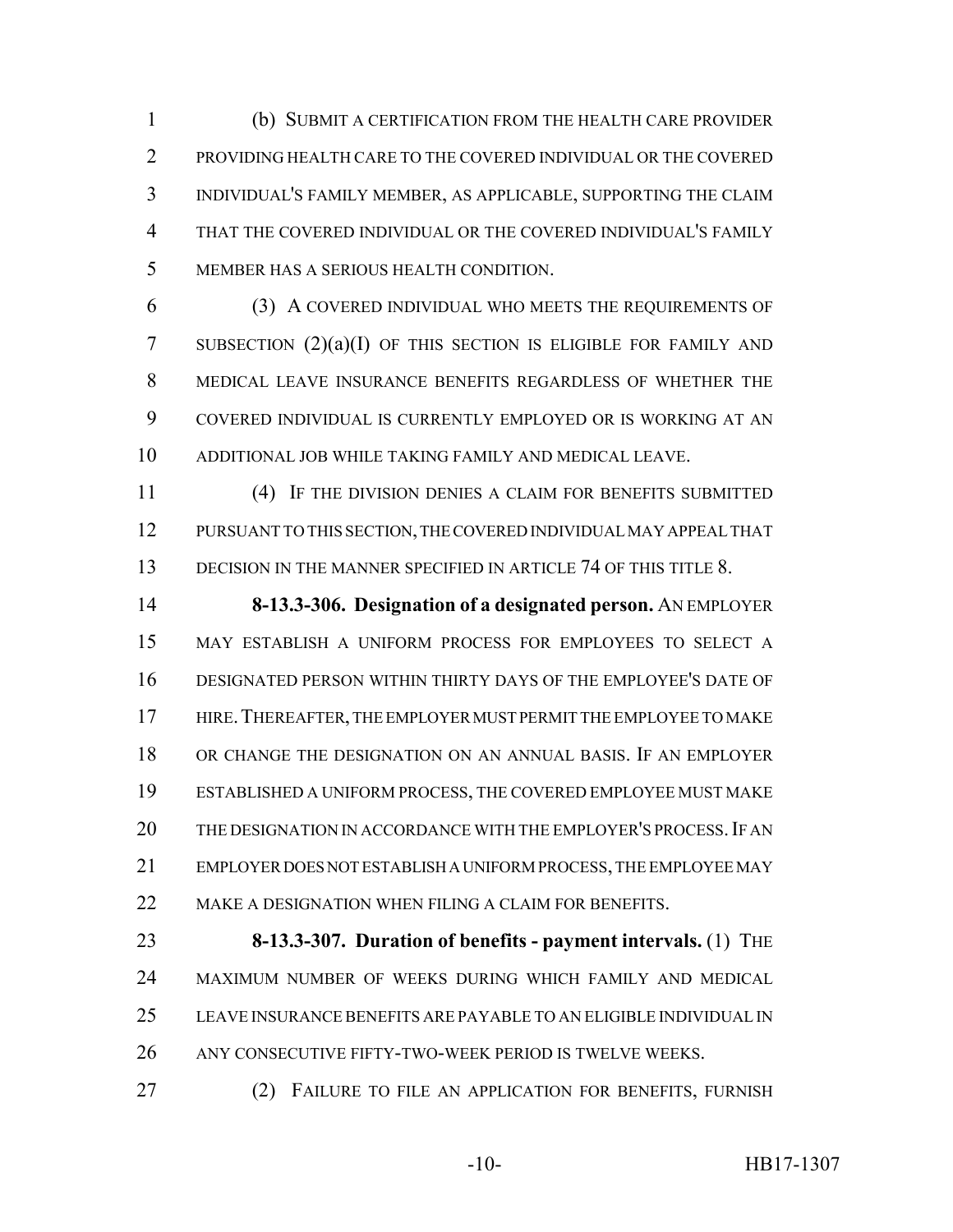NOTICE TO AN EMPLOYER, OR SUBMIT CERTIFICATION FROM A HEALTH CARE PROVIDER IN THE MANNER SPECIFIED IN SECTION 8-13.3-305 DOES NOT INVALIDATE A CLAIM FOR BENEFITS OR AN INDIVIDUAL'S ELIGIBILITY FOR BENEFITS, BUT THE DIVISION IS NOT REQUIRED TO PAY BENEFITS FOR A PERIOD OF MORE THAN TWO WEEKS PRIOR TO THE DATE ON WHICH THE INDIVIDUAL FILES THE REQUIRED APPLICATION, FURNISHES NOTICE TO HIS OR HER EMPLOYER, AND SUBMITS THE CERTIFICATION FROM THE HEALTH CARE PROVIDER UNLESS THE INDIVIDUAL DEMONSTRATES TO THE SATISFACTION OF THE DIVISION THAT IT WAS NOT REASONABLY POSSIBLE TO SUBMIT THE APPLICATION OR CERTIFICATION OR FURNISH THE NOTICE TO HIS OR HER EMPLOYER, AND THAT THE INDIVIDUAL SUBMITTED THE APPLICATION AND CERTIFICATION, AND NOTIFIED HIS OR HER EMPLOYER, AS SOON AS WAS POSSIBLE.

 (3) THE DIVISION SHALL MAKE THE FIRST PAYMENT OF BENEFITS TO AN ELIGIBLE INDIVIDUAL WITHIN TWO WEEKS AFTER THE INDIVIDUAL FILES THE CLAIM FOR BENEFITS AND SHALL MAKE SUBSEQUENT PAYMENTS BIWEEKLY.

 **8-13.3-308. Amount of benefits - maximum weekly benefit.** (1) (a) THE DIVISION SHALL DETERMINE THE WEEKLY BENEFIT AMOUNT, 20 SUBJECT TO SUBSECTION (1)(b) OF THIS SECTION, AS FOLLOWS:

 (I) FOR AN ELIGIBLE INDIVIDUAL WHOSE YEARLY EARNINGS ARE 22 NOT MORE THAN TWENTY PERCENT OF THE ANNUAL MEAN WAGE, THE DIVISION SHALL PAY WEEKLY BENEFITS IN AN AMOUNT EQUAL TO NINETY-FIVE PERCENT OF THE ELIGIBLE INDIVIDUAL'S WEEKLY WAGE;

 (II) FOR AN ELIGIBLE INDIVIDUAL WHOSE YEARLY EARNINGS ARE MORE THAN TWENTY PERCENT BUT NOT MORE THAN THIRTY PERCENT OF THE ANNUAL MEAN WAGE, THE DIVISION SHALL PAY WEEKLY BENEFITS IN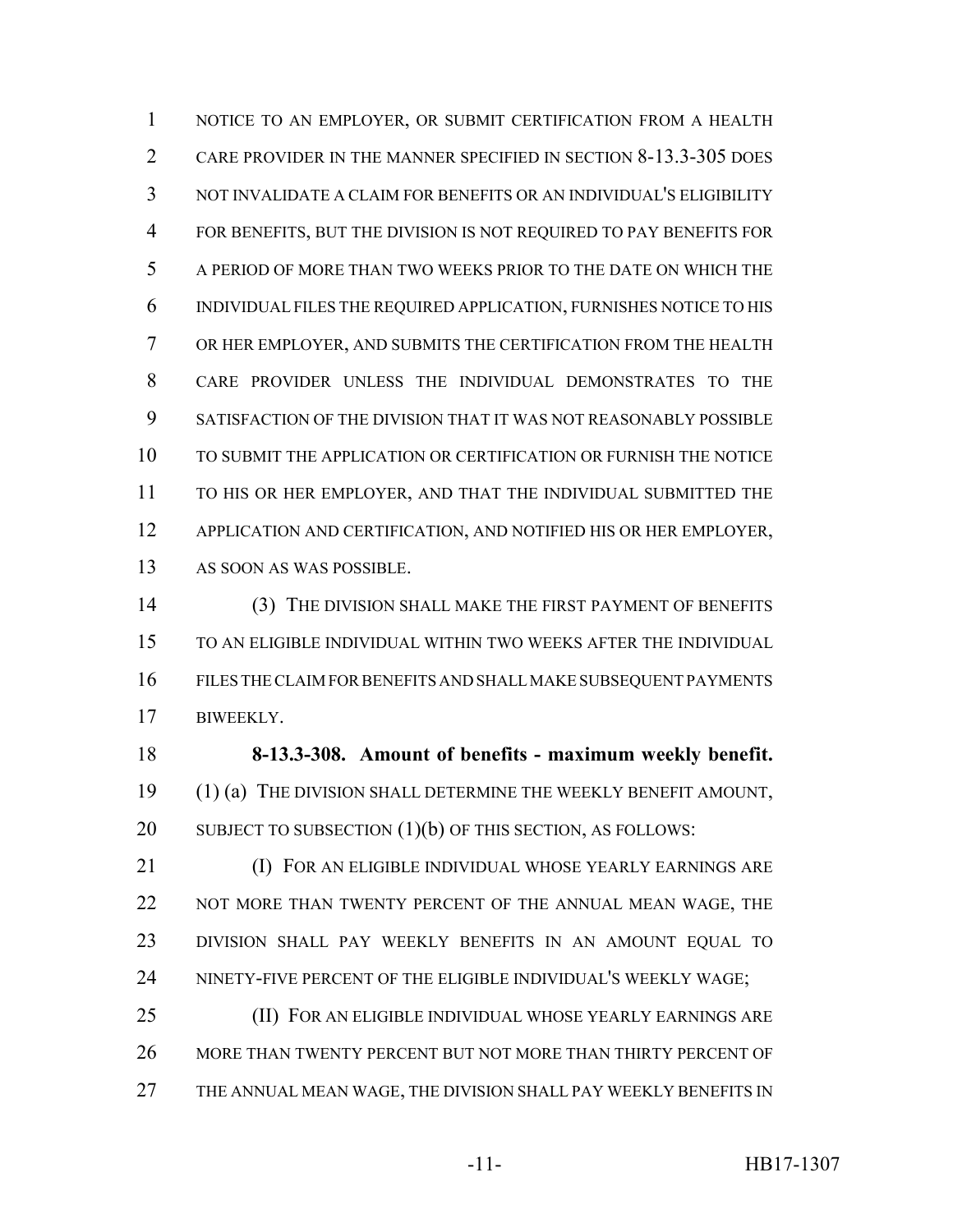AN AMOUNT EQUAL TO NINETY PERCENT OF THE ELIGIBLE INDIVIDUAL'S WEEKLY WAGE;

 (III) FOR AN ELIGIBLE INDIVIDUAL WHOSE YEARLY EARNINGS ARE MORE THAN THIRTY PERCENT BUT NOT MORE THAN FIFTY PERCENT OF THE ANNUAL MEAN WAGE, THE DIVISION SHALL PAY WEEKLY BENEFITS IN AN AMOUNT EQUAL TO EIGHTY-FIVE PERCENT OF THE ELIGIBLE INDIVIDUAL'S WEEKLY WAGE;

 (IV) FOR AN ELIGIBLE INDIVIDUAL WHOSE YEARLY EARNINGS ARE MORE THAN FIFTY PERCENT OF THE ANNUAL MEAN WAGE, THE DIVISION SHALL PAY WEEKLY BENEFITS IN AN AMOUNT EQUAL TO SIXTY-SIX PERCENT OF THE ELIGIBLE INDIVIDUAL'S WEEKLY WAGE.

 (b) THE MAXIMUM WEEKLY BENEFIT AMOUNT DETERMINED UNDER 13 SUBSECTION (1)(a) OF THIS SECTION MUST NOT EXCEED ONE THOUSAND 14 DOLLARS PER WEEK. STARTING JANUARY 1, 2020, THE DIVISION SHALL ANNUALLY ADJUST THE MAXIMUM WEEKLY BENEFIT AMOUNT TO REFLECT THE RECENT AVERAGE CHANGE IN COLORADO PERSONAL INCOME. THE RECENT AVERAGE CHANGE IN COLORADO PERSONAL INCOME FOR A FISCAL YEAR IS EQUAL TO THE AVERAGE PERCENTAGE CHANGE IN COLORADO PERSONAL INCOME FROM ONE CALENDAR YEAR TO THE NEXT FOR THE SIX PRIOR CALENDAR YEARS, WHICH PERIOD ENDS WITH THE MOST RECENTLY COMPLETED CALENDAR YEAR PRIOR TO THE FISCAL YEAR. FOR THE PURPOSE OF DETERMINING THE AVERAGE RECENT INCREASE IN COLORADO PERSONAL INCOME THAT APPLIES FOR A FISCAL YEAR, THE ESTIMATES OF COLORADO PERSONAL INCOME FOR THE APPLICABLE CALENDAR YEARS ARE THOSE AVAILABLE AS OF THE FIRST DAY OF THE FISCAL YEAR.

 (c) THE DIVISION SHALL CALCULATE AN ELIGIBLE INDIVIDUAL'S WEEKLY BENEFIT AMOUNT BASED ON THE ELIGIBLE INDIVIDUAL'S WEEKLY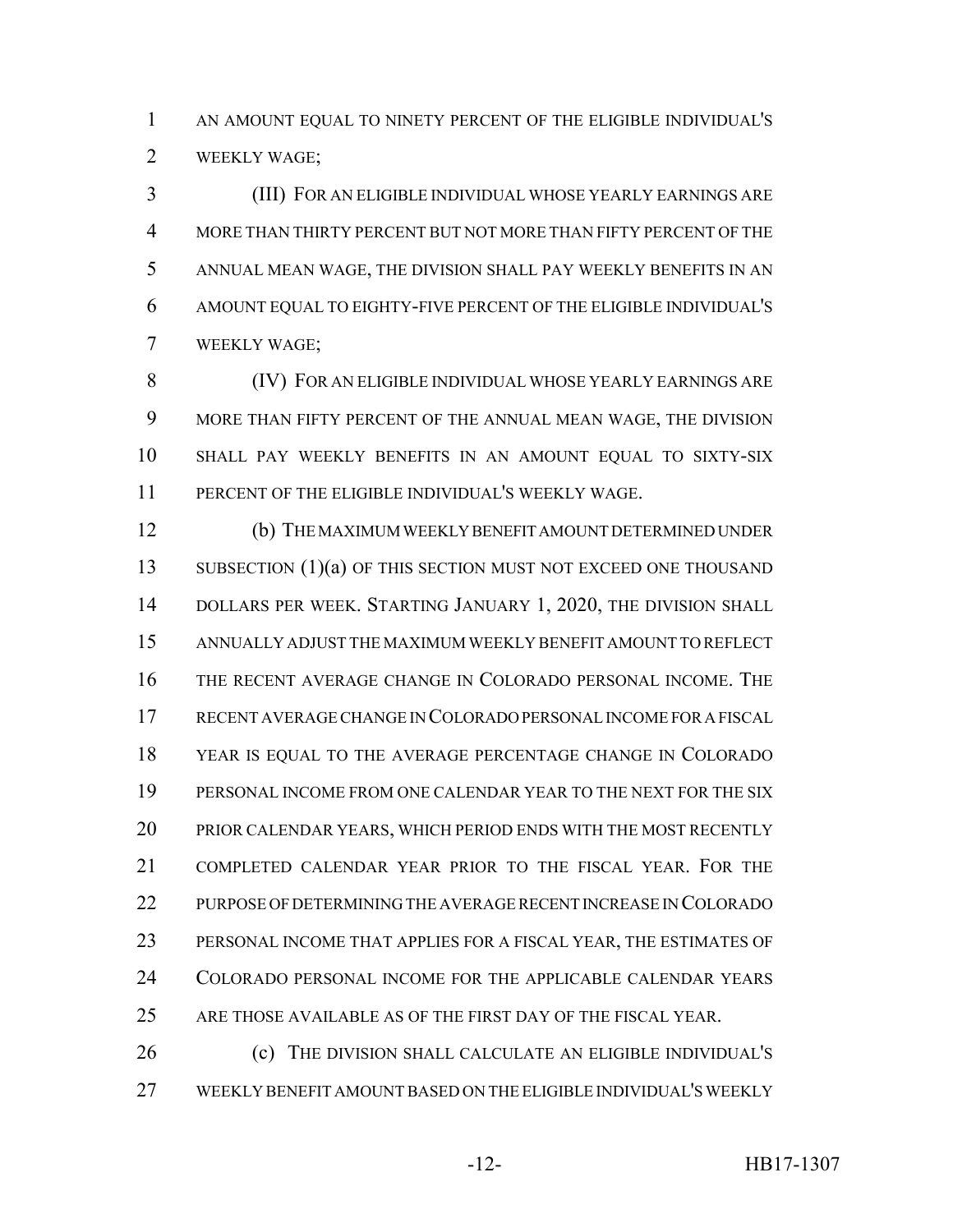WAGE EARNED FROM THE JOB FROM WHICH THE ELIGIBLE INDIVIDUAL IS 2 TAKING FAMILY AND MEDICAL LEAVE. IF THE ELIGIBLE INDIVIDUAL IS ABLE TO CONTINUE WORKING AT A SECOND JOB WHILE TAKING FAMILY AND MEDICAL LEAVE, THE DIVISION SHALL NOT CONSIDER THE ELIGIBLE INDIVIDUAL'S WEEKLY WAGE EARNED FROM THE SECOND JOB WHEN CALCULATING THE ELIGIBLE INDIVIDUAL'S WEEKLY BENEFIT AMOUNT.

 (2) BENEFITS ARE NOT PAYABLE FOR LESS THAN ONE DAY OR EIGHT CONSECUTIVE HOURS OF FAMILY AND MEDICAL LEAVE TAKEN IN ONE WORKWEEK.

 **8-13.3-309. Family and medical leave insurance fund - creation - employee premiums.** (1) (a) THERE IS HEREBY CREATED IN THE STATE TREASURY THE FAMILY AND MEDICAL LEAVE INSURANCE FUND, REFERRED TO IN THIS SECTION AS THE "FUND". MONEY IN THE FUND MAY BE USED ONLY TO PAY REVENUE BONDS ISSUED IN ACCORDANCE WITH SECTION 8-13.3-303 (2)(d) AND TO PAY BENEFITS UNDER, AND TO ADMINISTER, THE FAMILY AND MEDICAL LEAVE INSURANCE PROGRAM PURSUANT TO THIS PART 3, INCLUDING THE OUTREACH PROGRAM DEVELOPED UNDER SECTION 8-13.3-304 (5). INTEREST EARNED ON THE INVESTMENT OF MONEY IN THE FUND REMAINS IN THE FUND. ANY MONEY REMAINING IN THE FUND AT THE END OF A FISCAL YEAR REMAINS IN THE FUND AND DOES NOT REVERT TO THE GENERAL FUND OR ANY OTHER FUND. (b) THE DIVISION MAY SEEK AND ACCEPT GIFTS, GRANTS, AND DONATIONS, INCLUDING PROGRAM-RELATED INVESTMENTS AND COMMUNITY REINVESTMENT FUNDS, TO FINANCE THE COSTS OF SETTING UP THE PROGRAM. THE DIVISION SHALL TRANSMIT ANY GIFTS, GRANTS, 26 AND DONATIONS IT RECEIVES TO THE STATE TREASURER FOR DEPOSIT IN 27 THE FUND.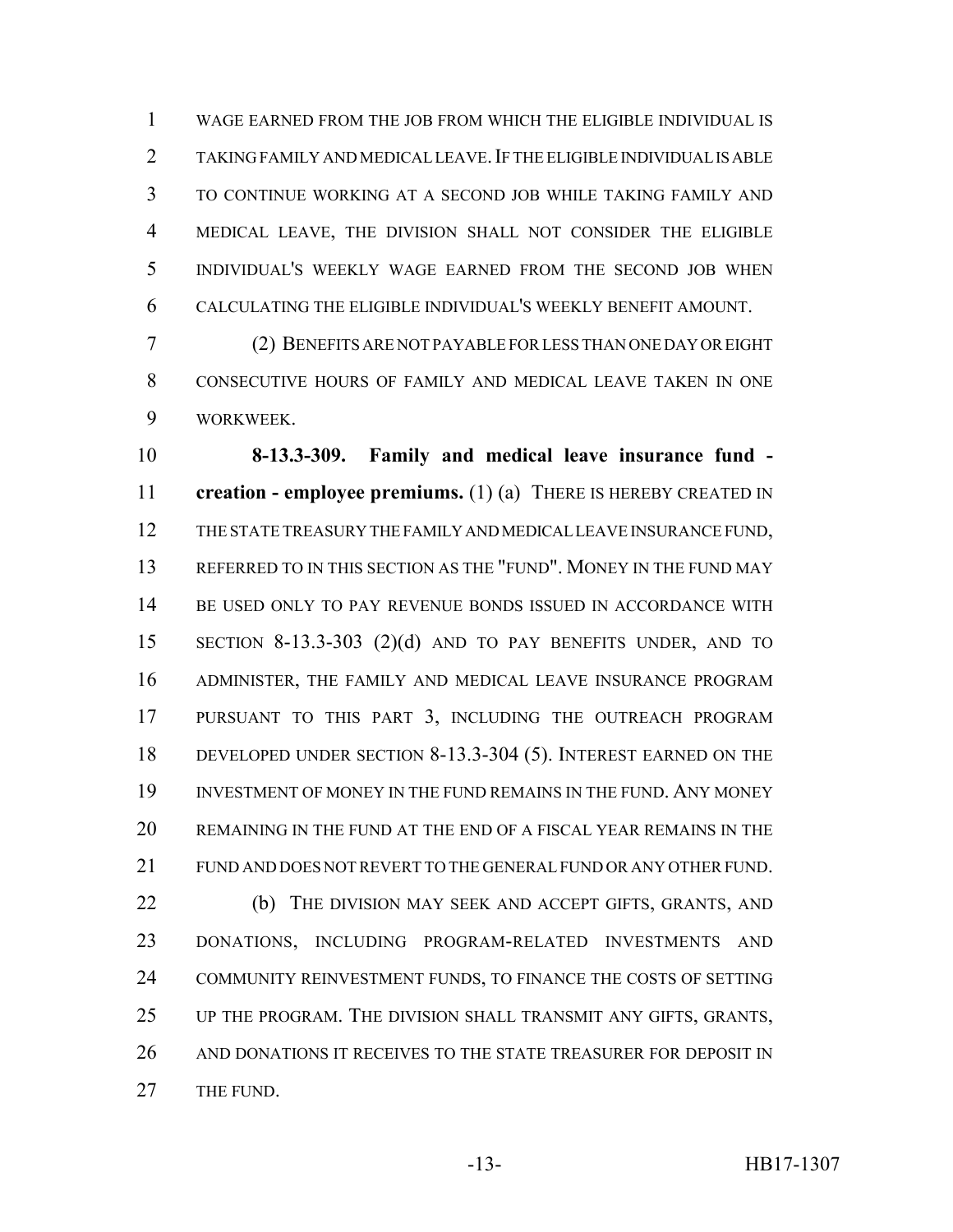(2) (a) (I) ON AND AFTER JULY 1, 2019, EVERY INDIVIDUAL EMPLOYED BY AN EMPLOYER IN THIS STATE SHALL PAY A PREMIUM IN AN AMOUNT DETERMINED BY THE DIRECTOR BY RULE IN ACCORDANCE WITH THIS SUBSECTION (2)(a).

(II) THE DIRECTOR, BY RULE, SHALL:

 (A) SET THE PREMIUM AMOUNT BASED ON A PERCENTAGE OF TOTAL ANNUAL TAXABLE WAGES, NOT TO EXCEED NINETY-NINE ONE-HUNDREDTHS OF ONE PERCENT; AND

(B) ESTABLISH A MAXIMUM ANNUAL PREMIUM.

10 (III) THE DIRECTOR MAY ADJUST PREMIUM AMOUNTS ANNUALLY, BY RULE, TO ENSURE THE ACTUARIAL SOUNDNESS OF THE FUND AND AVOID AN EXCESSIVE FUND BALANCE.

 (b) EACH EMPLOYER SHALL COLLECT THE PREMIUM AMOUNT FROM EACH EMPLOYEE AS A PAYROLL DEDUCTION FROM THE EMPLOYEE'S WAGES EACH PAYROLL PERIOD AND SHALL REMIT THE PREMIUM AMOUNT TO THE DIVISION, WHICH SHALL TRANSMIT THE PREMIUMS TO THE STATE 17 TREASURER FOR DEPOSIT IN THE FUND.

 (3) ON AND AFTER JANUARY 1, 2020, IF THE DIRECTOR DETERMINES THAT A SOLVENCY SURCHARGE IS REQUIRED TO ENSURE THE SOLVENCY OF THE FUND, THE DIRECTOR, BY RULE, MAY ESTABLISH A SOLVENCY SURCHARGE THAT EVERY INDIVIDUAL EMPLOYED BY AN EMPLOYER IN THIS STATE SHALL PAY THROUGH A PAYROLL DEDUCTION IN 23 THE MANNER SPECIFIED IN SUBSECTION (2)(b) OF THIS SECTION.

 **8-13.3-310. Employment protection - discrimination prohibited.** (1) (a) AN ELIGIBLE INDIVIDUAL WHO WAS EMPLOYED BY AN EMPLOYER FOR THIRTY DAYS OR LONGER AND WHO TAKES LEAVE UNDER 27 THIS PART 3 FOR THE INTENDED PURPOSE OF THE LEAVE IS ENTITLED, ON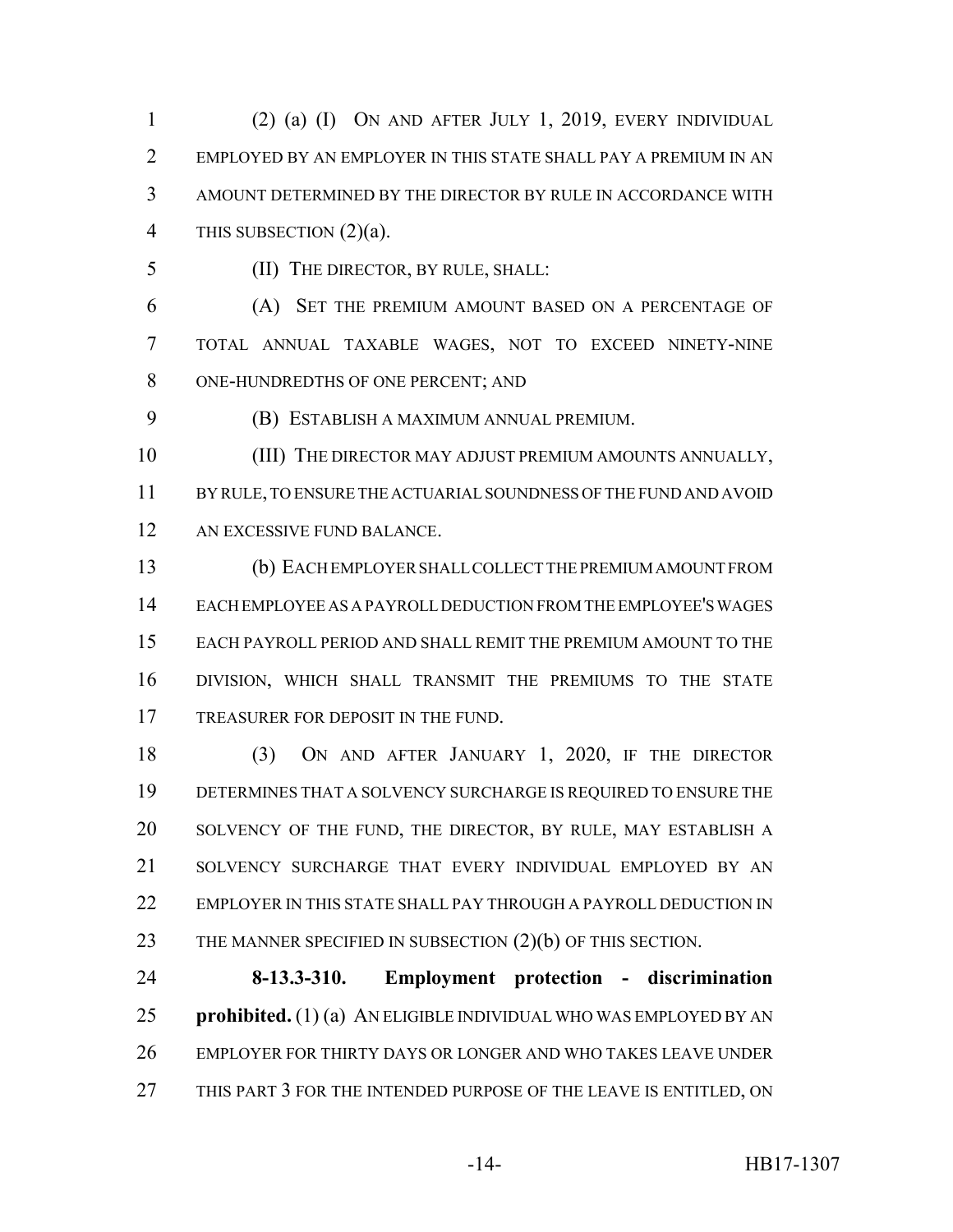RETURN FROM SUCH LEAVE:

 (I) TO BE RESTORED BY THE EMPLOYER TO THE POSITION OF EMPLOYMENT HELD BY THE ELIGIBLE INDIVIDUAL WHEN THE LEAVE COMMENCED; OR

 (II) TO BE RESTORED TO AN EQUIVALENT POSITION WITH EQUIVALENT EMPLOYMENT BENEFITS, PAY, AND OTHER TERMS AND CONDITIONS OF EMPLOYMENT.

 (b) THIS SECTION DOES NOT APPLY TO SEASONAL WORKERS, AS 9 DEFINED IN SECTION 8-73-106.

 (2) AN EMPLOYER SHALL NOT DISCHARGE, DEMOTE, OR OTHERWISE DISCRIMINATE OR TAKE AN ADVERSE EMPLOYMENT ACTION AGAINST AN INDIVIDUAL BECAUSE HE OR SHE:

 (a) FILED FOR, APPLIED FOR, OR USED BENEFITS UNDER THIS PART 3;

 (b) COMMUNICATED TO THE EMPLOYER AN INTENT TO FILE A CLAIM FOR BENEFITS, A COMPLAINT, OR AN APPEAL;

 (c) TESTIFIED, AGREED TO TESTIFY, OR OTHERWISE ASSISTED IN 18 ANY PROCEEDING UNDER THIS PART 3; OR

(d) TOOK, OR ATTEMPTED TO TAKE, LEAVE UNDER THIS PART 3.

 (3) AN EMPLOYER SHALL NOT REDUCE AN ELIGIBLE INDIVIDUAL'S PREVIOUSLY ACCRUED BENEFITS THAT HAVE ACCRUED PRIOR TO THE DATE 22 ON WHICH THE LEAVE COMMENCED.

 (4) DURING ANY PERIOD OF FAMILY AND MEDICAL LEAVE TAKEN UNDER THIS PART 3, AN EMPLOYER SHALL MAINTAIN ANY EXISTING HEALTH BENEFITS OF THE ELIGIBLE INDIVIDUAL FOR THE DURATION OF SUCH LEAVE AS IF THE ELIGIBLE INDIVIDUAL CONTINUED TO WORK FROM THE DATE THE ELIGIBLE INDIVIDUAL COMMENCED FAMILY AND MEDICAL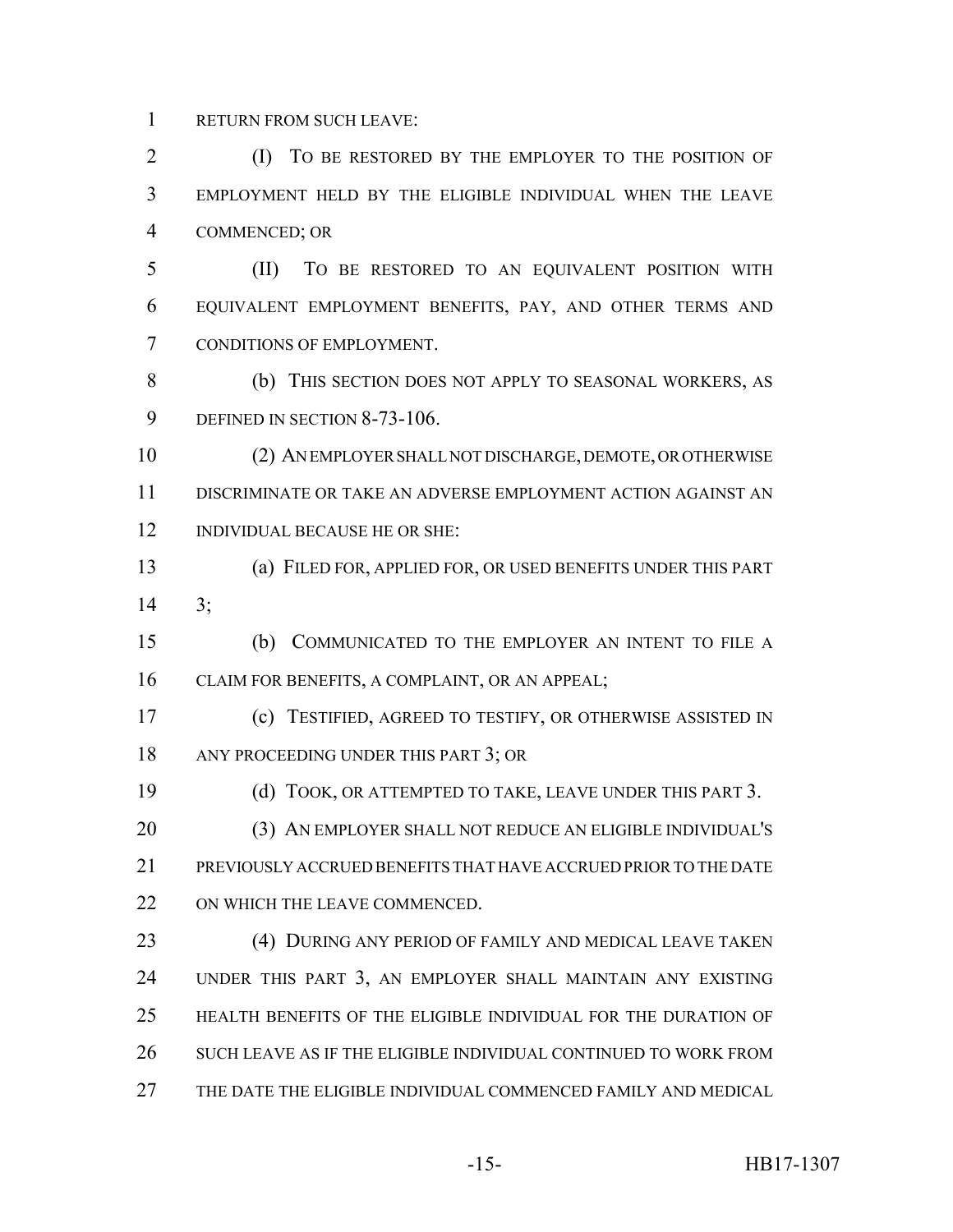LEAVE.

 (5) (a) THE DIRECTOR SHALL ESTABLISH A FINE STRUCTURE FOR EMPLOYERS WHO VIOLATE THIS SECTION.THE DIRECTOR SHALL TRANSFER ANY FINES COLLECTED PURSUANT TO THIS SECTION TO THE STATE TREASURER FOR DEPOSIT IN THE FAMILY AND MEDICAL LEAVE INSURANCE FUND CREATED IN SECTION 8-13.3-309 (1).

 (b) AN EMPLOYER WHO VIOLATES THIS SECTION IS SUBJECT TO THE 8 DAMAGES AND EQUITABLE RELIEF AVAILABLE UNDER 29 U.S.C. SEC. 2617 (a)(1). AN AGGRIEVED EMPLOYEE MAY BRING AN ACTION IN COURT AGAINST THE EMPLOYER.

 **8-13.3-311. Coordination of benefits.** (1) (a) LEAVE TAKEN UNDER THIS PART 3 RUNS CONCURRENTLY WITH ANY LEAVE TAKEN UNDER THE FMLA OR PART 2 OF THIS ARTICLE 13.3. IF A PERIOD OF FAMILY AND MEDICAL LEAVE INSURANCE BENEFITS RECEIVED BY AN ELIGIBLE EMPLOYEE UNDER THIS PART 3 IS CONCURRENTLY DESIGNATED AS LEAVE PURSUANT TO THE FMLA, THE EMPLOYER SHALL NOTIFY THE ELIGIBLE EMPLOYEE OF SUCH DESIGNATION AND SHALL ALSO PROVIDE THE 18 EMPLOYEE WITH THE NOTICE REQUIRED UNDER 29 CFR 825.301 AND 825.305.

20 (b) AN EMPLOYER MAY REQUIRE THAT PAYMENT MADE OR LEAVE TAKEN UNDER THIS PART 3 BE MADE OR TAKEN CONCURRENTLY OR OTHERWISE COORDINATED WITH PAYMENT MADE OR LEAVE ALLOWED UNDER THE TERMS OF DISABILITY OR FAMILY CARE LEAVE UNDER A COLLECTIVE BARGAINING AGREEMENT OR EMPLOYER POLICY, AS APPLICABLE.THE EMPLOYER SHALL GIVE ITS EMPLOYEES WRITTEN NOTICE OF THIS REQUIREMENT.

(c) NOTWITHSTANDING SUBSECTIONS (1)(a) AND (1)(b) OF THIS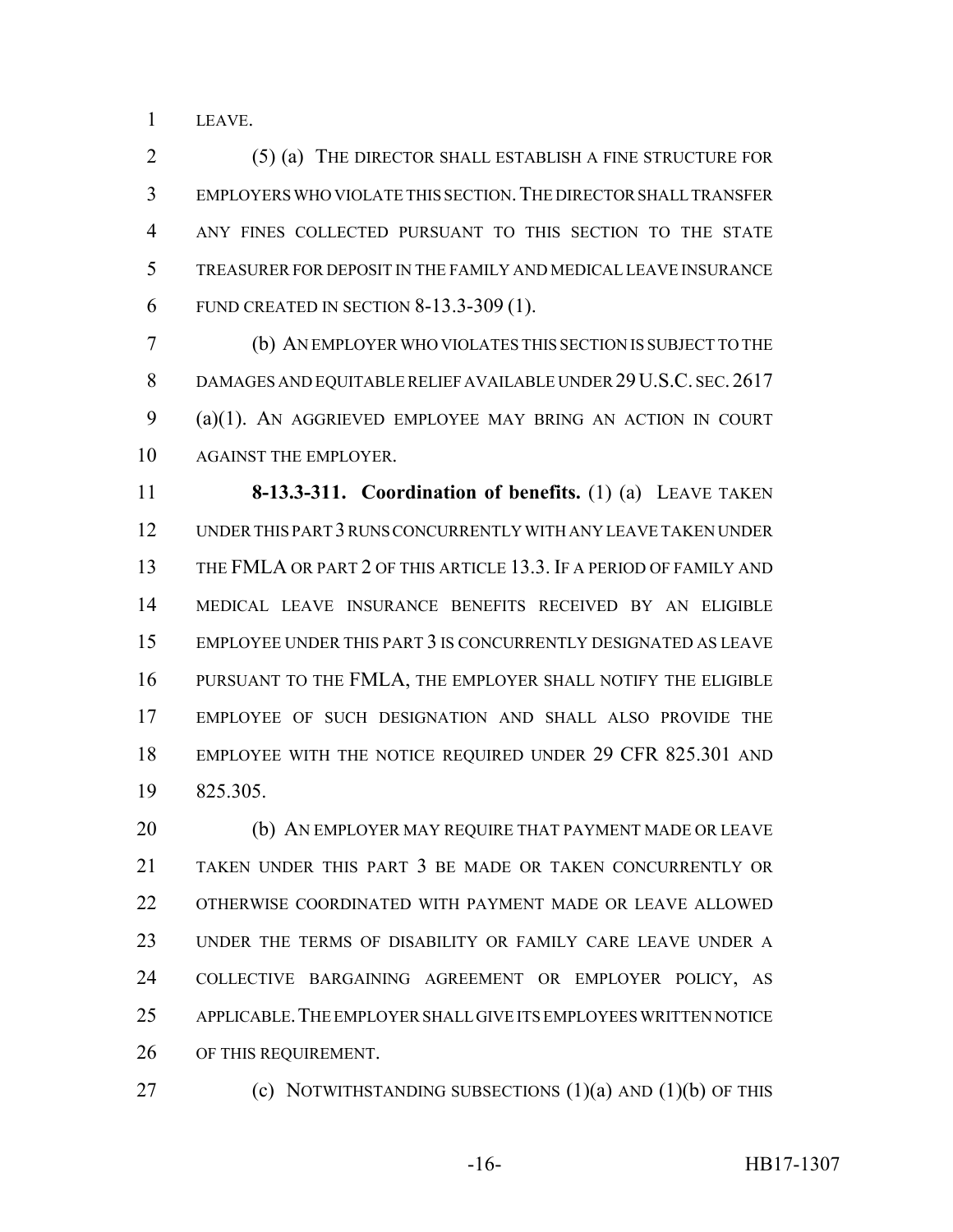SECTION, AN EMPLOYER SHALL NOT REQUIRE AN EMPLOYEE TO USE TIME OFF UNDER AN EMPLOYER POLICY, INCLUDING BUT NOT LIMITED TO PAID TIME OFF, VACATION TIME, OR SICK TIME, PRIOR TO USE OF FAMILY AND MEDICAL LEAVE UNDER THIS PART 3. IN ADDITION, AN EMPLOYER SHALL NOT REQUIRE AN EMPLOYEE TO CHARGE ALL OR PART OF THE EMPLOYEE'S FAMILY AND MEDICAL LEAVE UNDER THIS PART 3 TO UNUSED ACCRUALS OR OTHER PAID TIME OFF, INCLUDING BUT NOT LIMITED TO VACATION TIME AND SICK TIME, EXCEPT WHERE THE EMPLOYER MAINTAINS A SEPARATE BANK OF PAID TIME SOLELY FOR THE PURPOSE OF PAID FAMILY AND MEDICAL LEAVE UNDER THIS PART 3.

 (2) (a) THIS PART 3 DOES NOT DIMINISH AN EMPLOYER'S OBLIGATION TO COMPLY WITH A COLLECTIVE BARGAINING AGREEMENT OR EMPLOYER POLICY, AS APPLICABLE, THAT PROVIDES GREATER LEAVE THAN FMLA LEAVE OR LEAVE PERMITTED UNDER PART 2 OF THIS ARTICLE 13.3. (b) AFTER THE EFFECTIVE DATE OF THIS PART 3, A COLLECTIVE BARGAINING AGREEMENT ENTERED INTO OR RENEWED OR AN EMPLOYER POLICY ADOPTED OR RETAINED MUST NOT DIMINISH AN INDIVIDUAL'S RIGHT TO BENEFITS UNDER THIS PART 3. ANY AGREEMENT BY AN INDIVIDUAL TO WAIVE HIS OR HER RIGHTS UNDER THIS PART 3 IS VOID AS AGAINST PUBLIC POLICY.

 **8-13.3-312. Erroneous payments - disqualification for benefits.** 22 (1) A COVERED INDIVIDUAL IS DISQUALIFIED FROM FAMILY AND MEDICAL LEAVE INSURANCE BENEFITS FOR ONE YEAR IF THE INDIVIDUAL, IN CONNECTION WITH AN APPLICATION FOR BENEFITS UNDER THE PROGRAM, WILLFULLY MAKES A FALSE STATEMENT OR MISREPRESENTATION REGARDING A MATERIAL FACT OR WILLFULLY FAILS TO REPORT A MATERIAL FACT.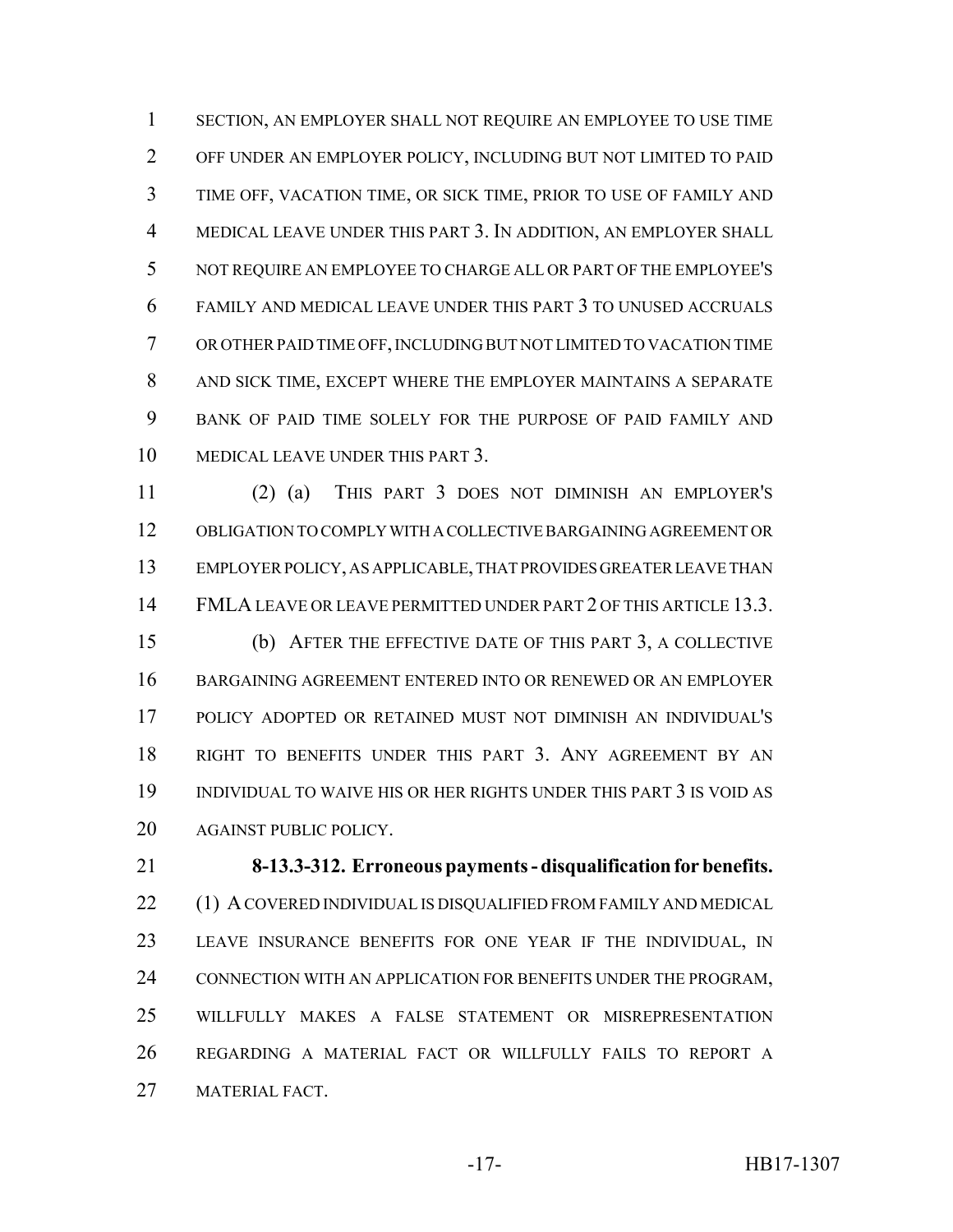(2) IF FAMILY AND MEDICAL LEAVE INSURANCE BENEFITS ARE PAID ERRONEOUSLY OR AS A RESULT OF WILLFUL MISREPRESENTATION, OR IF A CLAIM FOR FAMILY AND MEDICAL LEAVE BENEFITS IS REJECTED AFTER BENEFITS ARE PAID, THE DIVISION MAY SEEK REPAYMENT OF BENEFITS FROM THE RECIPIENT. THE DIRECTOR SHALL EXERCISE HIS OR HER DISCRETION TO WAIVE, IN WHOLE OR IN PART, THE AMOUNT OF ANY REPAYMENTS WHERE THE RECOVERY WOULD BE AGAINST EQUITY AND GOOD CONSCIENCE. THE DIRECTOR MAY ADOPT RULES TO DEVELOP A PROCEDURE FOR RECOVERING ERRONEOUS PAYMENTS OF BENEFITS.

 **8-13.3-313. Elective coverage - withdrawal from coverage - rules.** (1) A SELF-EMPLOYED PERSON, INCLUDING A SOLE PROPRIETOR, PARTNER, OR JOINT VENTURER, MAY ELECT COVERAGE UNDER THE PROGRAM FOR AN INITIAL PERIOD OF NOT LESS THAN THREE YEARS OR A SUBSEQUENT PERIOD OF NOT LESS THAN ONE YEAR IMMEDIATELY FOLLOWING ANOTHER PERIOD OF COVERAGE.THE SELF-EMPLOYED PERSON MUST FILE A NOTICE OF ELECTION IN WRITING WITH THE DIRECTOR, AS REQUIRED BY THE DIVISION. THE ELECTION BECOMES EFFECTIVE ON THE DATE THE NOTICE IS FILED.

 (2) A SELF-EMPLOYED PERSON WHO HAS ELECTED COVERAGE MAY WITHDRAW FROM COVERAGE BY FILING WRITTEN NOTICE WITH THE 21 DIRECTOR WITHIN THIRTY DAYS AFTER THE END OF THE THREE-YEAR PERIOD OF COVERAGE OR AT OTHER TIMES THE DIRECTOR MAY PRESCRIBE BY RULE. THE WITHDRAWAL FROM COVERAGE TAKES EFFECT NO SOONER THAN THIRTY DAYS AFTER THE SELF-EMPLOYED PERSON FILES THE NOTICE. **8-13.3-314. Federal income tax - state income tax.** (1) (a) IF THE FEDERAL INTERNAL REVENUE SERVICE DETERMINES THAT FAMILY AND MEDICAL LEAVE INSURANCE BENEFITS UNDER THIS PART 3 ARE SUBJECT TO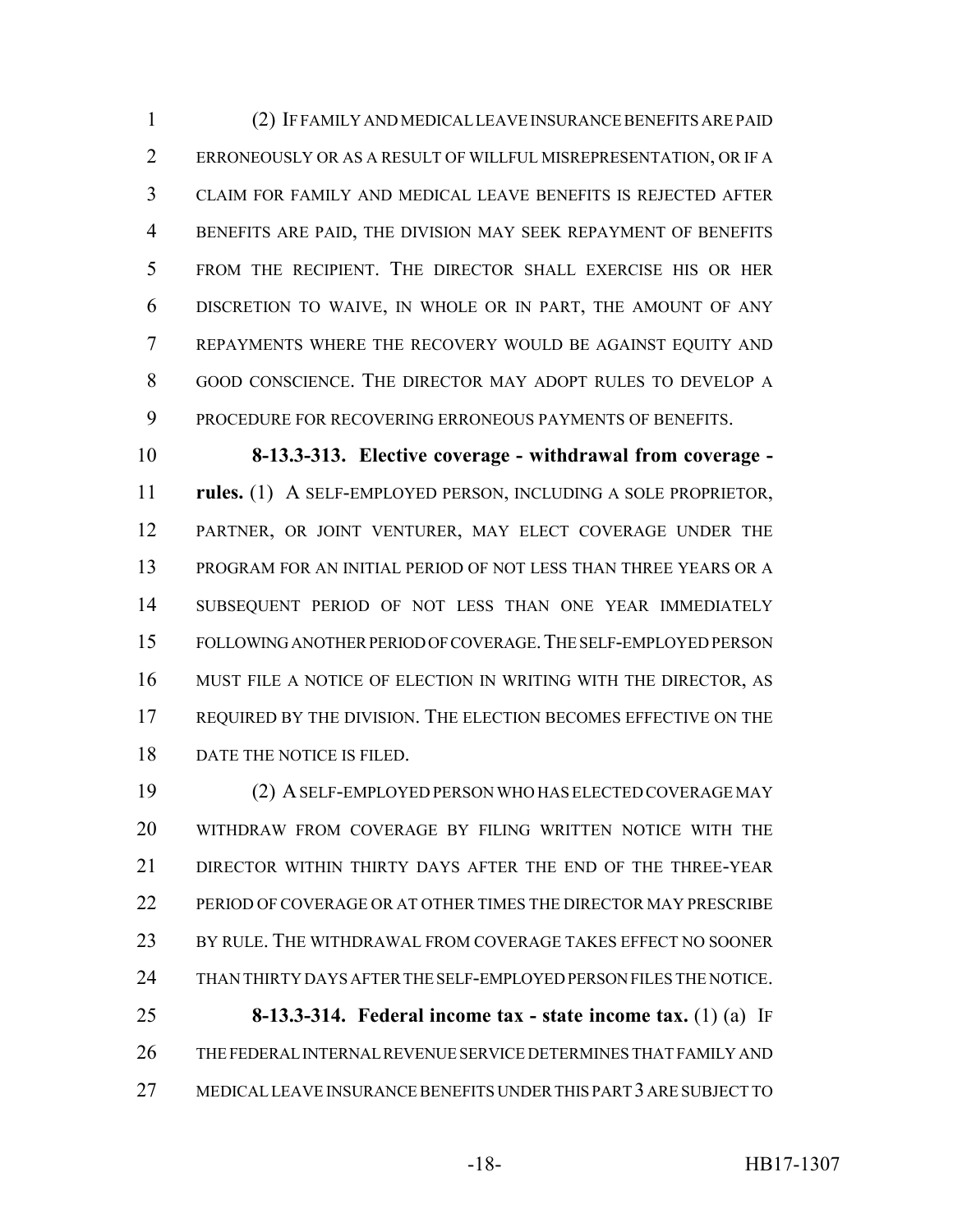FEDERAL INCOME TAX, THE DIVISION SHALL INFORM AN INDIVIDUAL FILING A NEW CLAIM FOR FAMILY AND MEDICAL LEAVE INSURANCE BENEFITS, AT THE TIME OF FILING, THAT:

 (I) THE INTERNAL REVENUE SERVICE HAS DETERMINED THAT BENEFITS ARE SUBJECT TO FEDERAL INCOME TAX;

 (II) REQUIREMENTS EXIST PERTAINING TO ESTIMATED TAX PAYMENTS;

 (III) THE INDIVIDUAL MAY ELECT TO HAVE FEDERAL INCOME TAX DEDUCTED AND WITHHELD FROM THE INDIVIDUAL'S PAYMENT OF BENEFITS IN THE AMOUNT SPECIFIED IN THE FEDERAL INTERNAL REVENUE CODE; AND

**IV)** THE INDIVIDUAL IS PERMITTED TO CHANGE A PREVIOUSLY ELECTED WITHHOLDING STATUS.

 (b) AMOUNTS DEDUCTED AND WITHHELD FROM BENEFITS UNDER THIS SECTION MUST REMAIN IN THE FAMILY AND MEDICAL LEAVE INSURANCE FUND UNTIL TRANSFERRED TO THE FEDERAL TAXING 16 AUTHORITY AS A PAYMENT OF INCOME TAX.

 (c) THE DIRECTOR SHALL FOLLOW ALL PROCEDURES SPECIFIED BY THE FEDERAL INTERNAL REVENUE SERVICE PERTAINING TO DEDUCTING AND WITHHOLDING INCOME TAX.

 (2) FAMILY AND MEDICAL LEAVE INSURANCE BENEFITS RECEIVED PURSUANT TO THIS PART 3 ARE NOT SUBJECT TO STATE INCOME TAX PURSUANT TO SECTION 39-22-104 (4)(u).

 **8-13.3-315. Reports.** BY SEPTEMBER 1, 2020, AND BY EACH SEPTEMBER 1 THEREAFTER, THE DIVISION SHALL REPORT TO THE SENATE COMMITTEES ON BUSINESS, LABOR, AND TECHNOLOGY AND HEALTH AND HUMAN SERVICES AND THE HOUSE OF REPRESENTATIVES COMMITTEES ON HEALTH, INSURANCE, AND ENVIRONMENT AND BUSINESS, LABOR, AND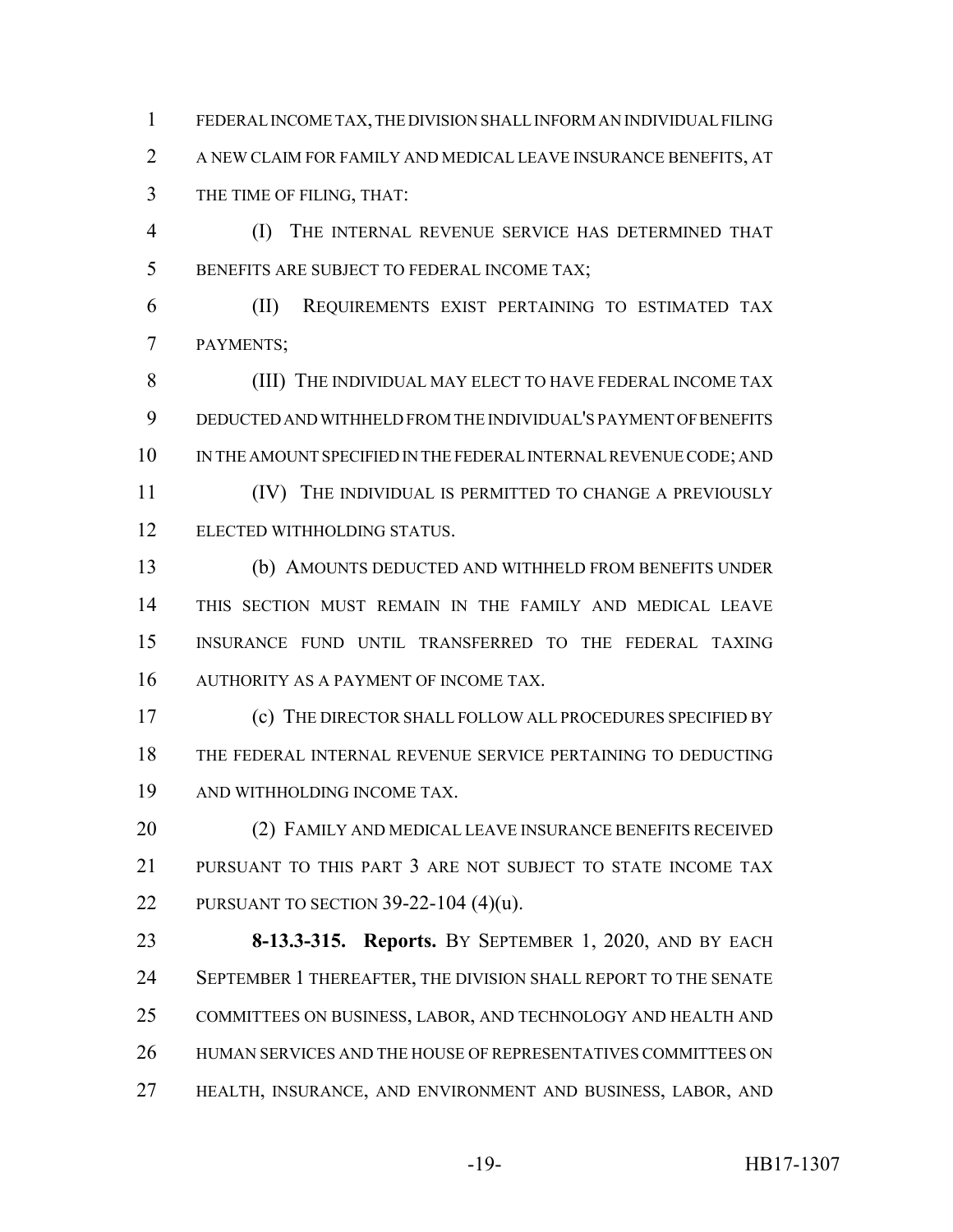ECONOMIC AND WORKFORCE DEVELOPMENT, OR THEIR SUCCESSOR COMMITTEES, ON PROJECTED AND ACTUAL PROGRAM PARTICIPATION, SPECIFYING INCOME LEVEL, GENDER, RACE, AND ETHNICITY OF PARTICIPANTS AND PURPOSE AND DURATION OF LEAVE, PREMIUM RATES, FUND BALANCES, AND OUTREACH EFFORTS.THE DIVISION SHALL POST THE REPORTS ON THE DEPARTMENT'S WEBSITE. NOTWITHSTANDING SECTION 24-1-136 (11)(a)(I), THE REQUIREMENT SPECIFIED IN THIS SECTION TO SUBMIT ANNUAL REPORTS TO COMMITTEES OF THE GENERAL ASSEMBLY CONTINUES INDEFINITELY.

 **8-13.3-316. Rules.** THE DIRECTOR MAY ADOPT RULES AS NECESSARY FOR THE IMPLEMENTATION AND ADMINISTRATION OF THIS PART 3.

 **8-13.3-317. Severability.** IF ANY PROVISION OF THIS PART 3 OR ITS APPLICATION TO ANY PERSON OR CIRCUMSTANCE IS HELD INVALID, THE INVALIDITY DOES NOT AFFECT OTHER PROVISIONS OR APPLICATIONS OF THE PART THAT CAN BE GIVEN EFFECT WITHOUT THE INVALID PROVISION OR APPLICATION, AND TO THIS END THE PROVISIONS OF THIS PART 3 ARE SEVERABLE.

 **SECTION 3.** In Colorado Revised Statutes, 39-22-104, **add** 20  $(4)(x)$  as follows:

 **39-22-104. Income tax imposed on individuals, estates, and trusts - single rate - definitions - repeal.** (4) There shall be subtracted from federal taxable income:

**(x) FOR INCOME TAX YEARS COMMENCING ON OR AFTER JANUARY** 25 1, 2020, AN AMOUNT EQUAL TO ANY AMOUNT RECEIVED BY A TAXPAYER AS FAMILY AND MEDICAL LEAVE INSURANCE BENEFITS PURSUANT TO PART 27 3 OF ARTICLE 13.3 OF TITLE 8.